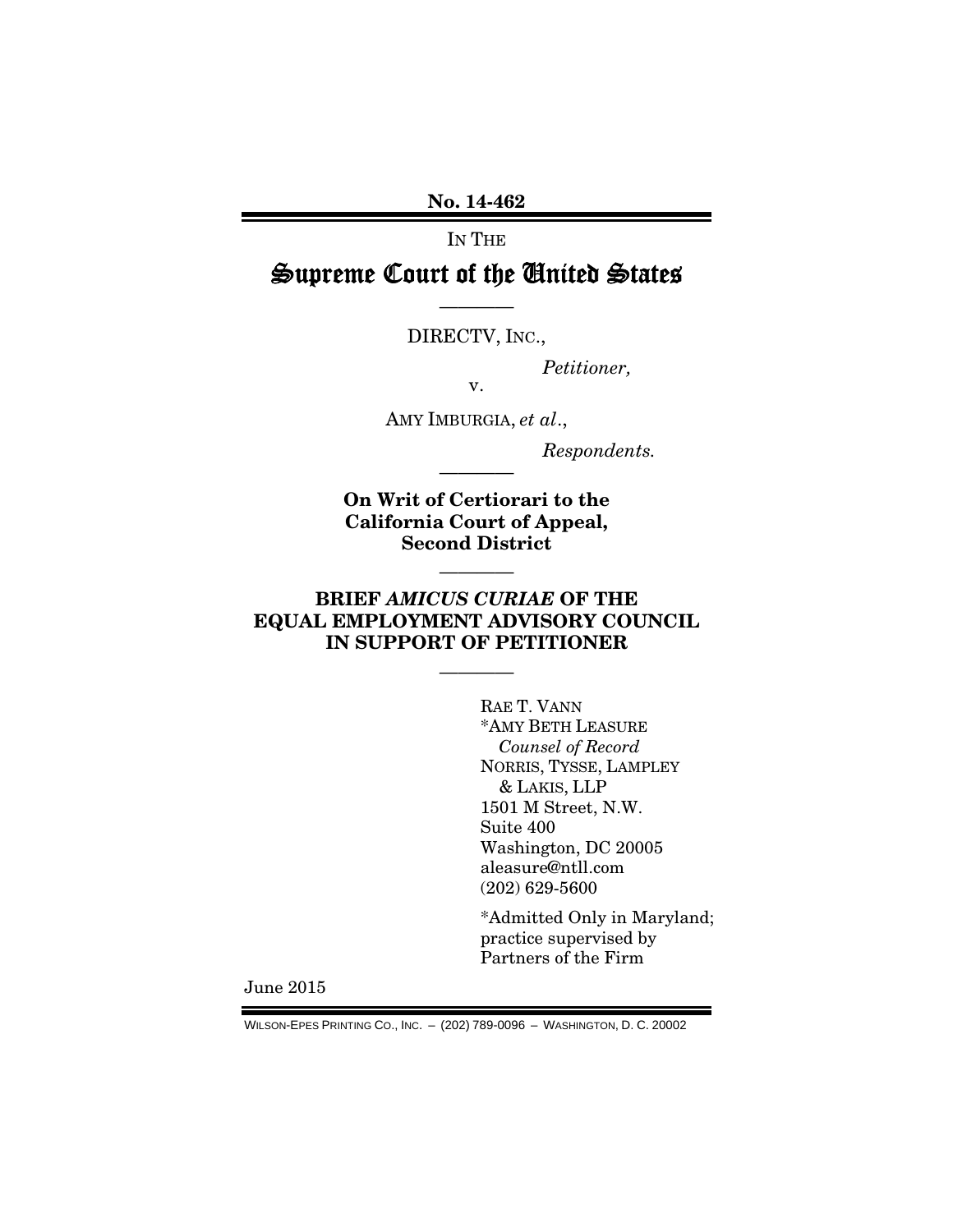# TABLE OF CONTENTS

|                                                                                                                                                                                                                         | Page           |
|-------------------------------------------------------------------------------------------------------------------------------------------------------------------------------------------------------------------------|----------------|
|                                                                                                                                                                                                                         | iii            |
| INTEREST OF THE AMICUS CURIAE                                                                                                                                                                                           | $\overline{2}$ |
| STATEMENT OF THE CASE                                                                                                                                                                                                   | 3              |
| SUMMARY OF ARGUMENT                                                                                                                                                                                                     | 7              |
|                                                                                                                                                                                                                         | 9              |
| THE DECISION BELOW IMPERMISSI-<br>I.<br>BLY CONFLICTS WITH THE FAA AS<br>CONSTRUED BY THIS COURT IN                                                                                                                     | 9              |
| A. The Strong Federal Policy Favoring<br>Arbitration Requires That Agree-<br>ments To Arbitrate Be Enforced<br>In Accordance With Their Terms,<br>And Doubts Concerning Arbitrability<br>Should Be Resolved In Favor Of | 9              |
| B. An Arbitration Agreement Contain-<br>ing A Class Action Waiver Is<br>Enforceable Under The FAA, And The<br>FAA Preempts State Requirements                                                                           |                |
| C. The Decision Below Improperly<br>Requires That Enforceability Ques-<br>tions Be Governed By State Law,<br>Rather Than The FAA                                                                                        | 12<br>15       |
| 1. The California Court of Appeal<br>erred in disregarding Concepcion<br>and applying preempted state law<br>to invalidate an arbitration agree-<br>ment governed by the FAA                                            | 17             |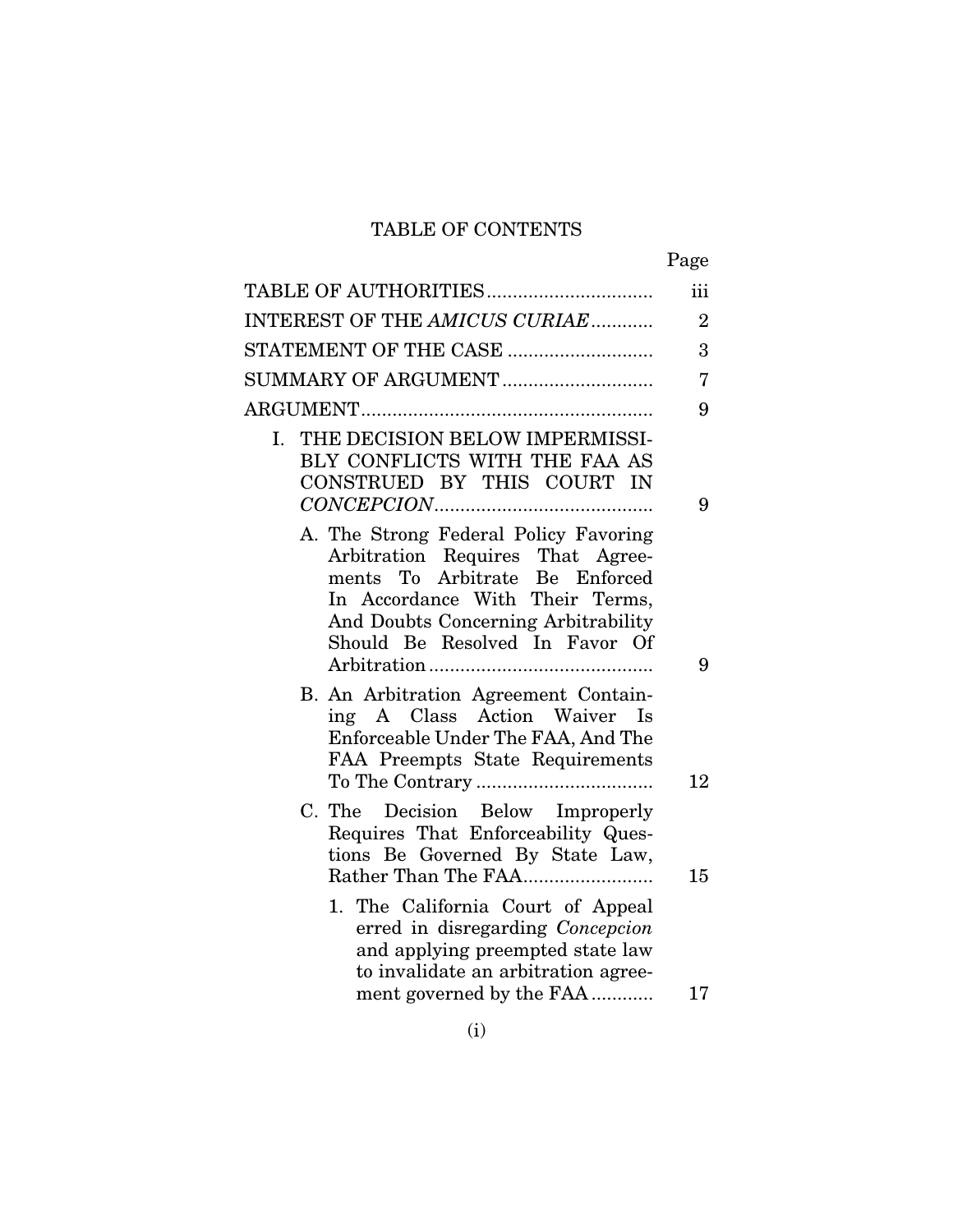#### TABLE OF CONTENTS—Continued

|--|

- 2. Applying *Concepcion*, the Ninth Circuit has construed the identical agreement to be valid and enforceable, notwithstanding its class waiver provision ............................. 18
- II. PERMITTING STATE COURTS TO CIRCUMVENT SUPREME COURT PRECEDENT HOLDING THAT ARBI-TRATION AGREEMENTS, INCLUD-ING THOSE CONTAINING CLASS ACTION WAIVERS, MUST BE EN-FORCED ACCORDING TO THEIR TERMS UNDERMINES UNIFORM ARBITRATION PROGRAMS, PARTIC-ULARLY IN THE EMPLOYMENT CONTEXT ................................................. 20
	- A. Imposing Class Action Procedures Even Where The Underlying Agreement Precludes Such Procedures Fundamentally Would Alter The Expectations Of Both Employers And Employees By Imposing The Very Costs And Burdens Sought To Be Avoided ................................................ 20
- B. State Rules That Place Greater Restrictions On Agreements To Arbitrate Than Exist For Other Contracts Undermine Employers' Efforts To Develop And Enforce Uniform ADR Procedures ................... 25 CONCLUSION .................................................... 27

ii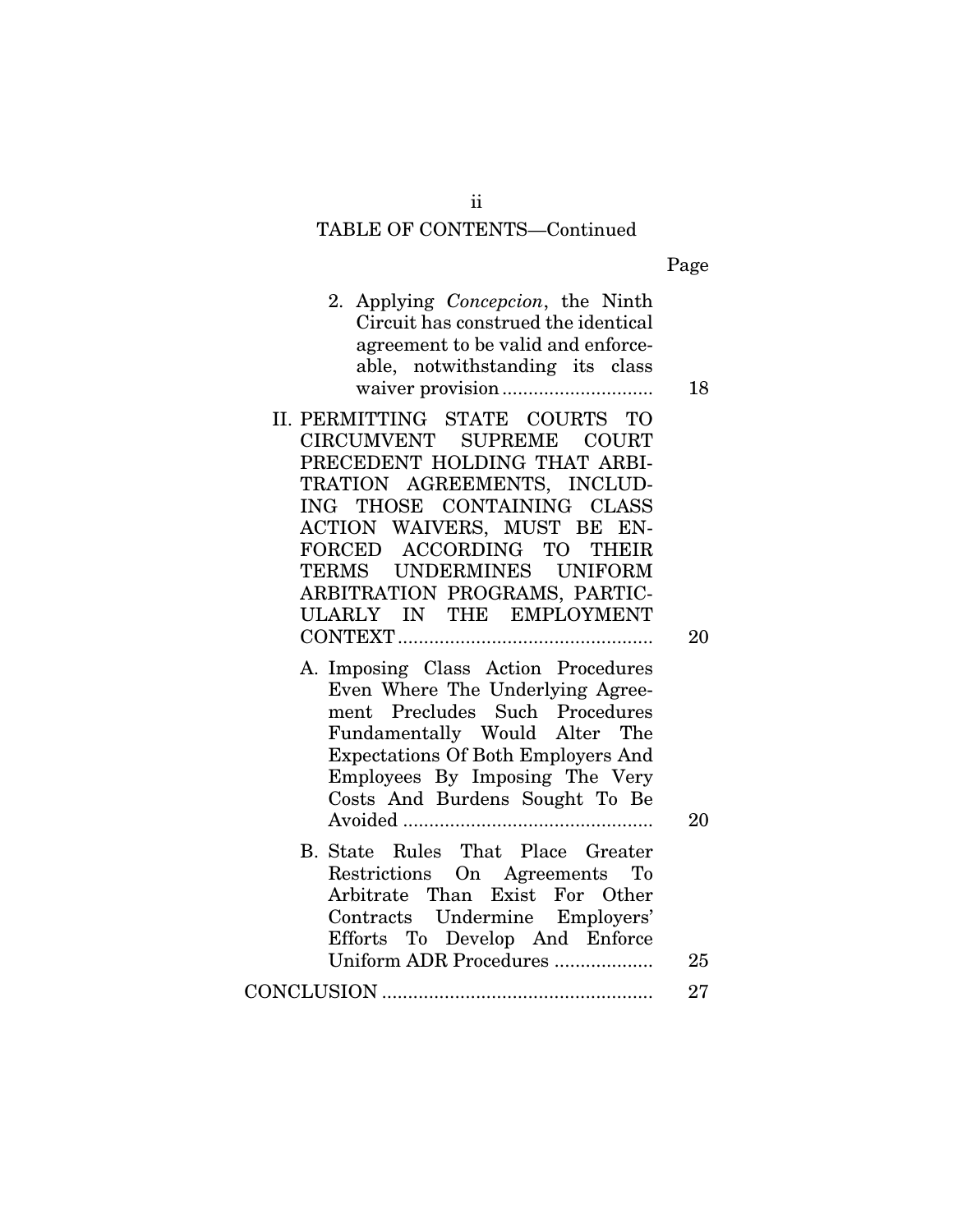# TABLE OF AUTHORITIES

# FEDERAL CASES Page(s)

| 14 Penn Plaza LLC. v. Pyett, 556 U.S. 247                                                                                  |       |
|----------------------------------------------------------------------------------------------------------------------------|-------|
| American Express Co. v. Italian Colors<br>Restaurant, 133 S. Ct. 2304 (2013)3, 13, 14, 15                                  |       |
| AT&T Mobility LLC v. Concepcion, 131 S.                                                                                    |       |
| CarMax Auto Superstores California, LLC<br>v. Fowler, 134 S. Ct. 1277 (2013) 3, 14                                         |       |
| Circuit City Stores, Inc. v. Adams, 532 U.S.                                                                               |       |
| CompuCredit Corp. v. Greenwood, 132 S.                                                                                     | 7, 10 |
| Dean Witter Reynolds Inc. v. Byrd, 470 U.S.                                                                                | 11    |
| Doctor's Associates, Inc. v. Casarotto, 517                                                                                | 15    |
| EEOC v. Waffle House, Inc., 534 U.S. 279                                                                                   | 3, 10 |
| Fener v. Operating Engineers Construction<br>Industries & Miscellaneous Pension<br>Fund (LOCAL 66), 579 F.3d 401 (5th Cir. | 25    |
| Green Tree Financial Corp. v. Bazzle, 539                                                                                  | 3     |
| Green Tree Financial Corp.- Alabama v.                                                                                     |       |
| Gilmer v. Interstate/Johnson Lane Corp.,                                                                                   |       |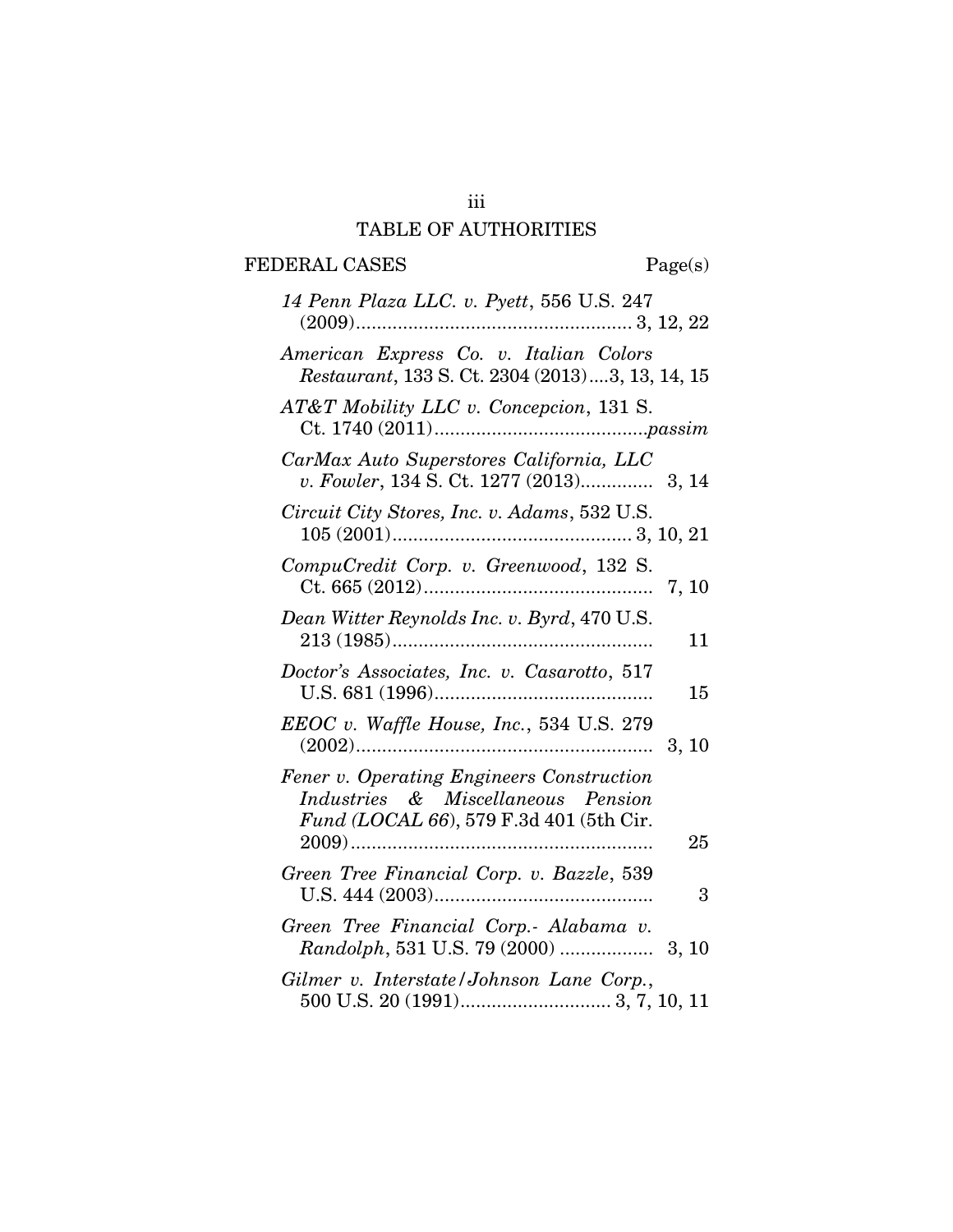# TABLE OF AUTHORITIES—Continued

| Hall Street Associates, LLC v. Mattel, Inc.,                                                                                                                     | 10 |
|------------------------------------------------------------------------------------------------------------------------------------------------------------------|----|
| In re American Express Merchants'<br>Litigation, 667 F.3d 204 (2d Cir. 2012),<br>rev'd sub nom. American Express Co. v.<br>Italian Colors Restaurant, 133 S. Ct. | 14 |
| Mastrobuono v. Shearson Lehman Hutton,                                                                                                                           | 11 |
| Mitsubishi Motors Corp. v. Soler Chrysler-<br>Plymouth, Inc., 473 U.S. 614 (1984) 11, 20                                                                         |    |
| Moses H. Cone Memorial Hospital v.<br>Mercury Construction Corp., 460 U.S. 1                                                                                     |    |
| Murphy v. DIRECTV, Inc., 724 F.3d 1218                                                                                                                           |    |
| Nitro-Lift Technologies, LLC v. Howard,                                                                                                                          |    |
| Oxford Health Plans LLC v. Sutter, 133 S.                                                                                                                        | 3  |
| Perry v. Thomas, 482 U.S. 483 (1987)                                                                                                                             | 15 |
| Rodriguez de Quijas v. Shearson / American<br><i>Express, Inc., 490 U.S. 477 (1989)</i> 9, 10                                                                    |    |
| Rutstein v. Avis Rent-A-Car System, Inc.,<br>211 F.3d 1228 (11th Cir. 2000)                                                                                      | 25 |
| Stolt-Nielsen S.A. v. AnimalFeeds Interna-<br>tional Corp., 559 U.S. 662 (2010)  3, 10, 12, 24                                                                   |    |

iv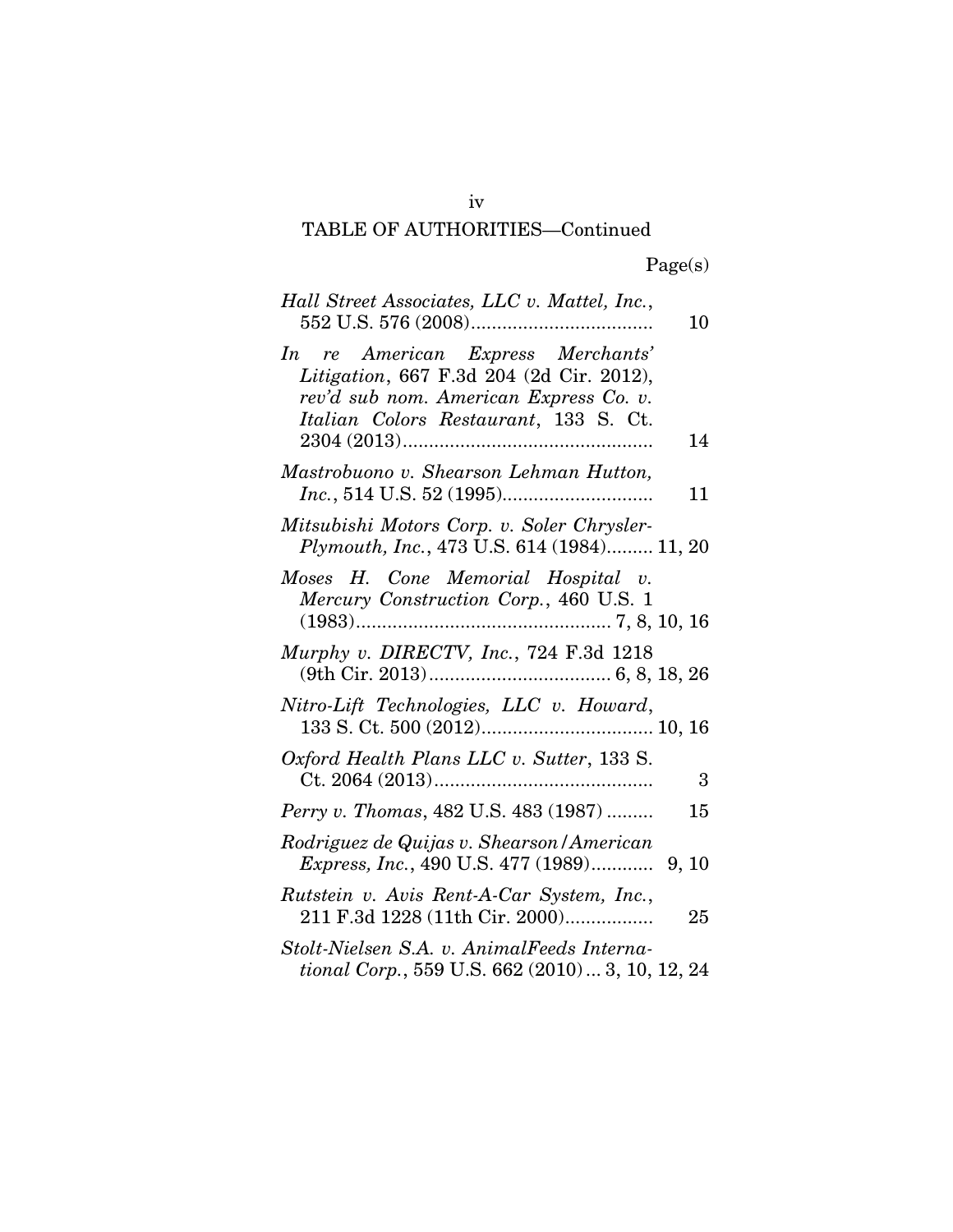# TABLE OF AUTHORITIES—Continued

| Wal-Mart Stores, Inc. v. Dukes, 131 S. Ct. | 94 |
|--------------------------------------------|----|
| Wright v. Universal Maritime Service       | 3  |

# STATE CASES

| 5,6   | Brown v. Ralphs Grocery Co., 197 Cal. App.                                                                                    |
|-------|-------------------------------------------------------------------------------------------------------------------------------|
| 5     | Cohen v. DIRECTV, Inc., 48 Cal. Rptr. 3d<br>813 (Cal. Ct. App. 2006), overruled by<br>AT&T Mobility LLC v. Concepcion, 131    |
|       | Discover Bank v. Superior Court, 113 P.3d<br>1100 (Cal. 2005), overruled by $AT\&T$<br>Mobility LLC v. Concepcion, 131 S. Ct. |
| 5, 12 |                                                                                                                               |
| 26    | <i>Imburgia v. DIRECTV, Inc., 170 Cal. Rptr.</i>                                                                              |

## FEDERAL STATUTES

Federal Arbitration Act, 9 U.S.C. §§ 1-16 ........................................*passim*  9 U.S.C. § 2 ................................................ 11

# OTHER AUTHORITIES

| Christopher R. Drahozal, Arbitration Costs |  |
|--------------------------------------------|--|
| and Forum Accessibility: Empirical         |  |
| Evidence, 41 U. Mich. J.L. Reform 813      |  |
|                                            |  |

v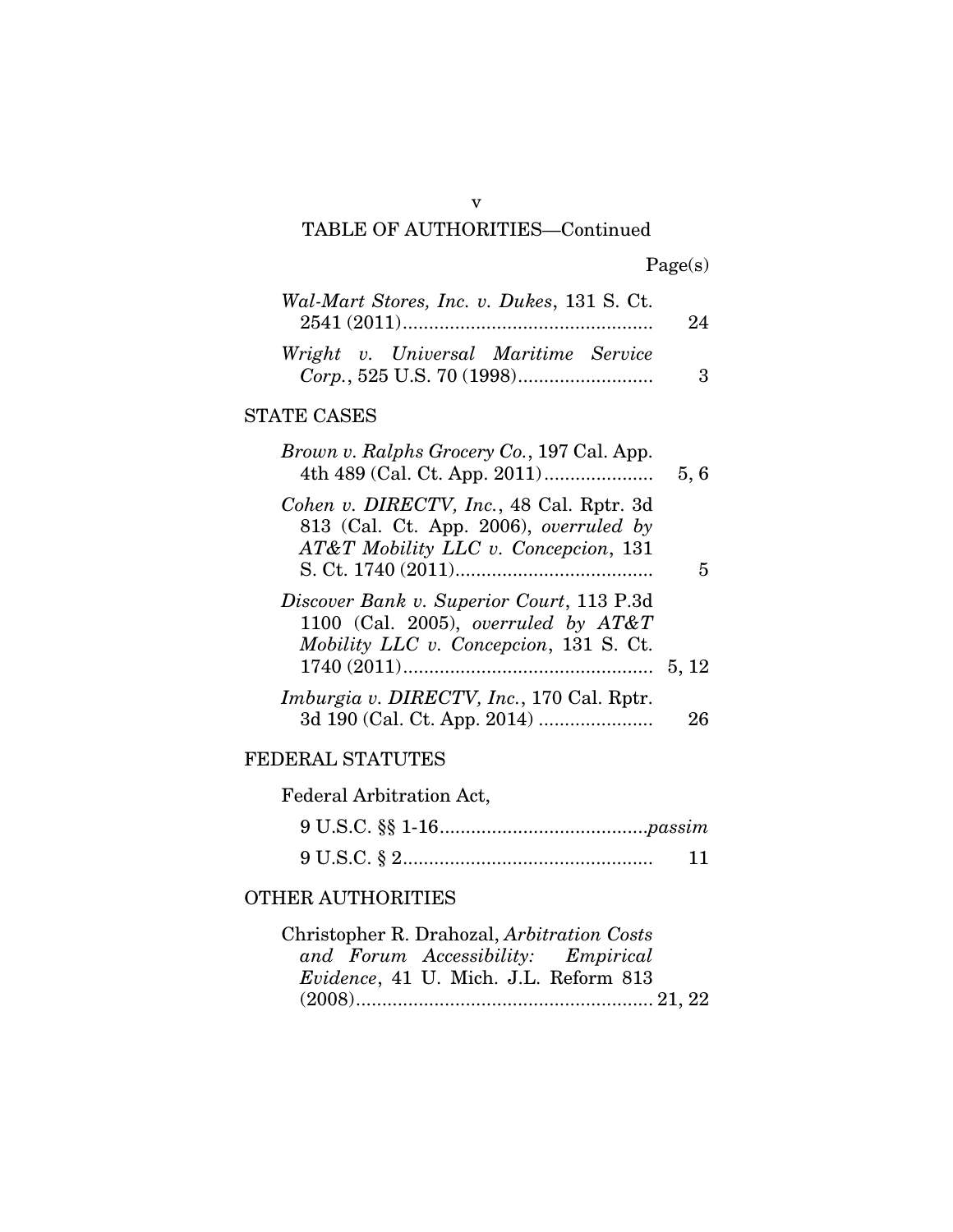# TABLE OF AUTHORITIES—Continued

Page(s)

| Craig Hanlon, Reason Over Rhetoric: The<br>Case for Enforcing Pre-Dispute Agree-<br>ments to Arbitrate Employment Discrim-<br>ination Claims, 5 Cardozo J. Conflict |    |
|---------------------------------------------------------------------------------------------------------------------------------------------------------------------|----|
|                                                                                                                                                                     | 22 |
| Richard A. Bales, <i>Compulsory Arbitration</i> :<br>The Grand Experiment in Employment<br>(Cornell Univ. Press 1997)                                               | 23 |
| Theodore J. St. Antoine, Mandatory<br>Arbitration: Why It's Better Than It<br>Looks, 41 U. Mich. J. L. Reform 783                                                   |    |
| (2008).                                                                                                                                                             |    |

vi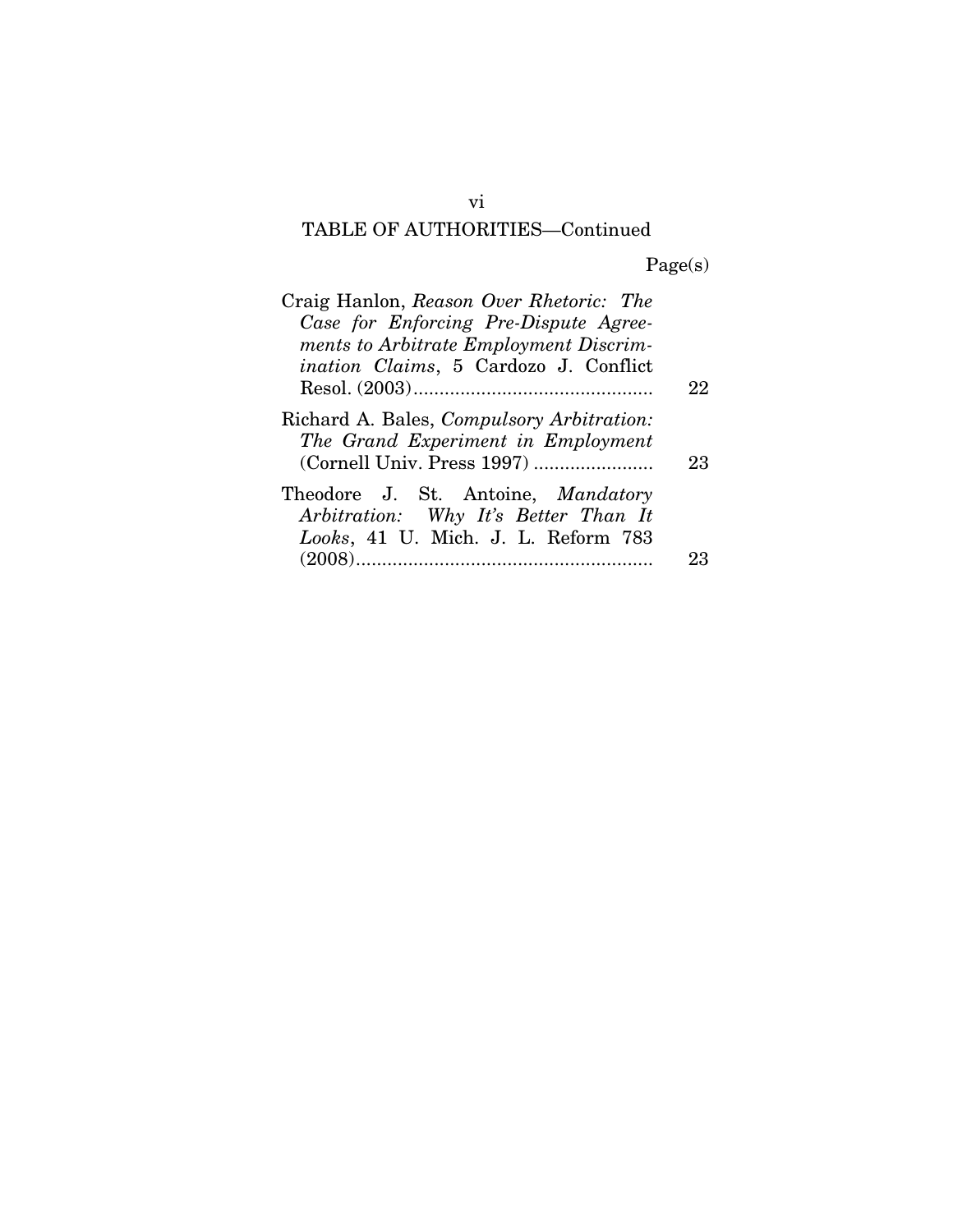#### IN THE

# Supreme Court of the United States

No. 14-462

————

DIRECTV, INC.,

————

*Petitioner,* 

v.

AMY IMBURGIA, *et al*.,

*Respondents.* 

On Writ of Certiorari to the California Court of Appeal, Second District

————

### BRIEF *AMICUS CURIAE* OF THE EQUAL EMPLOYMENT ADVISORY COUNCIL IN SUPPORT OF PETITIONER

————

————

The Equal Employment Advisory Council respectfully submits this brief as *amicus curiae*. The brief supports the position of Petitioner before this Court and thus urges reversal of the decision below.<sup>1</sup>

1

<sup>&</sup>lt;sup>1</sup> The parties have consented to the filing of this brief. Counsel for *amicus curiae* authored this brief in its entirety. No counsel for a party authored this brief in whole or in part, and no counsel or party made a monetary contribution intended to fund the preparation or submission of this brief. No person other than *amicus curiae*, its members, or its counsel made a monetary contribution to its preparation or submission.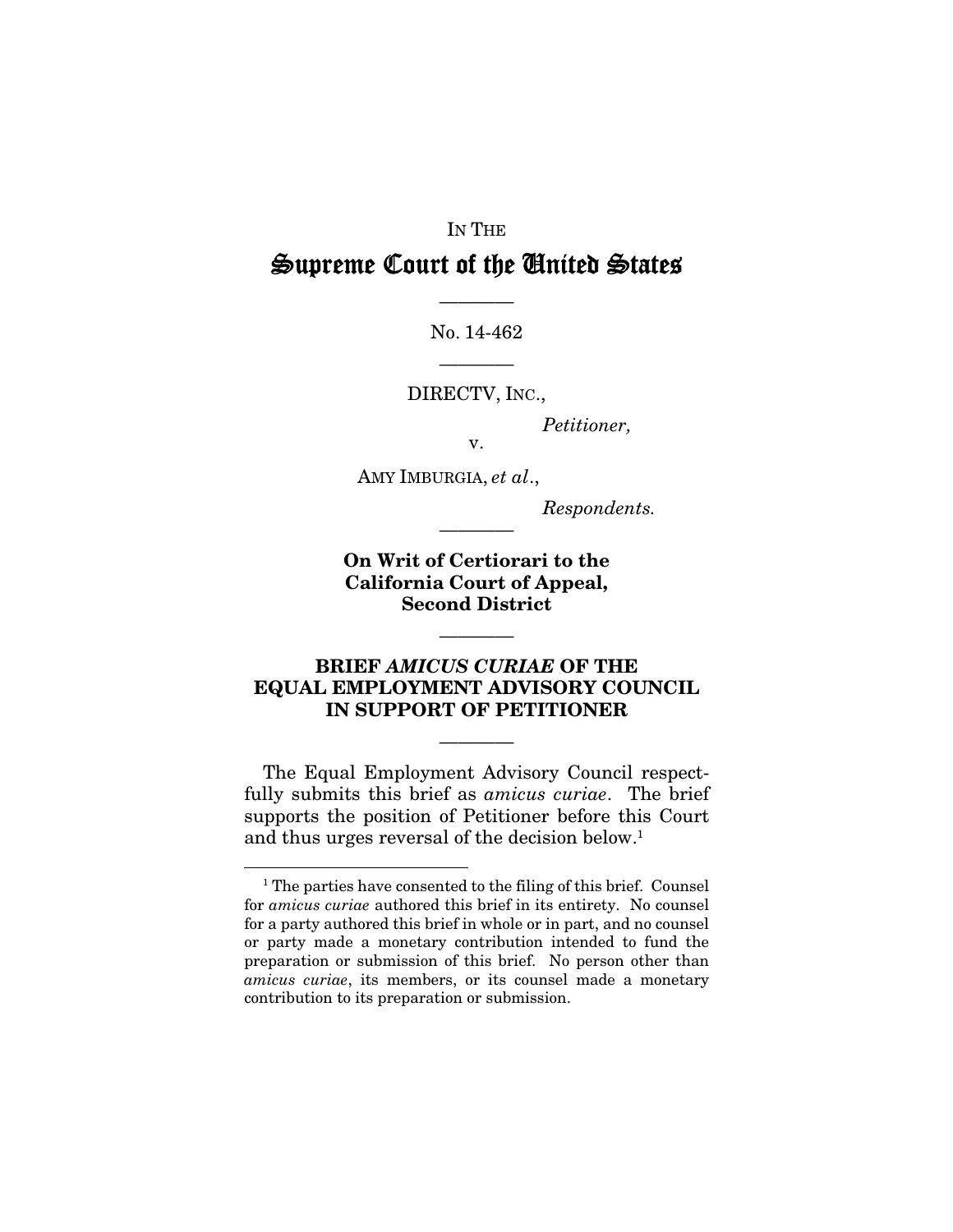#### INTEREST OF THE *AMICUS CURIAE*

The Equal Employment Advisory Council (EEAC) is a nationwide association of employers organized in 1976 to promote sound approaches to the elimination of discriminatory employment practices. Its membership includes over 250 major U.S. corporations, collectively providing employment to millions of workers. EEAC's directors and officers include many of the nation's leading experts in the field of equal employment opportunity. Their combined experience gives EEAC an unmatched depth of understanding of the practical, as well as legal, considerations relevant to the proper interpretation and application of equal employment policies and practices.

EEAC member companies, most of which conduct business in numerous states, are strongly committed to equal employment opportunity and seek to establish and enforce internal policies that are consistent with federal employment nondiscrimination laws. This commitment extends to the prompt and effective resolution of employment disputes using arbitration and other forms of alternative dispute resolution. A number of EEAC's members thus have adopted company-wide policies requiring the use of binding arbitration to resolve all employment-related disputes. Some of those arbitration agreements contain class action waiver provisions, which primarily are designed to preserve the benefits of arbitration, while at the same time avoiding costly, complex, and protracted class-based arbitration.

The California Court of Appeal below refused to enforce a consumer arbitration agreement governed by the Federal Arbitration Act (FAA), 9 U.S.C. §§ 1-16, because it contained a class action waiver provision,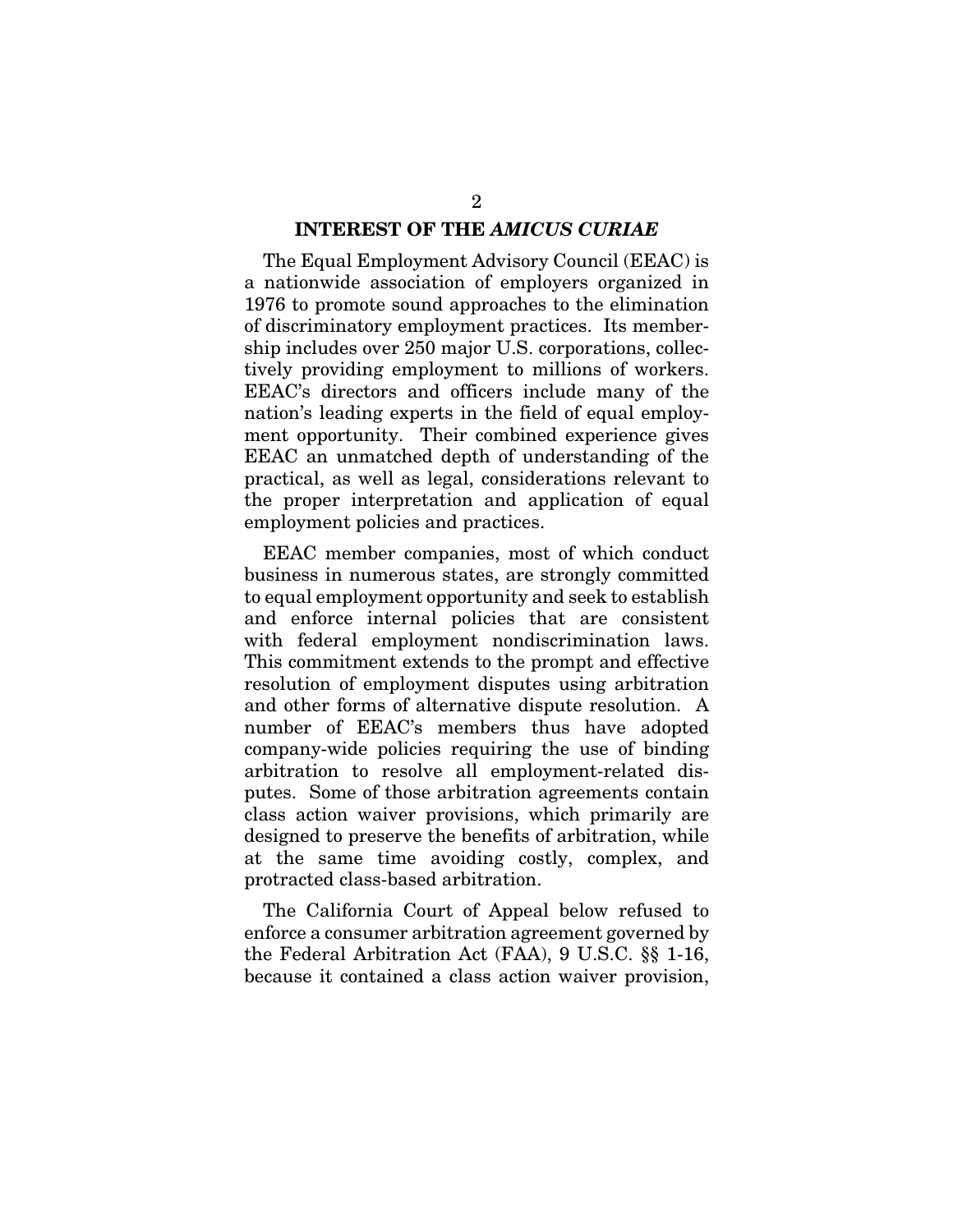which it construed to be unenforceable under California state law. Although arising in the consumer context, the issues in this case also impact uniform use of mandatory arbitration agreements generally, and class action waivers specifically, in the employment arbitration context.

EEAC has filed *amicus curiae* briefs supporting the enforceability of arbitration agreements in numerous cases before this Court.<sup>2</sup> EEAC thus is familiar with the legal and public policy issues presented to the Court in this case. Because of its significant experience in these matters, EEAC is well-situated to brief the Court on the importance of the issues beyond the immediate concerns of the parties to the case.

#### STATEMENT OF THE CASE

Petitioner DIRECTV, Inc. (DIRECTV) is a provider of digital satellite television programming and services. J.A. 60. The relationship between DIRECTV and each of its customers is governed by a Consumer Agreement (Agreement), which requires that any consumer-related dispute regarding programming, service, or the Agreement itself be submitted to

1

<sup>2</sup>  *See, e.g.*, *CarMax Auto Superstores Cal., LLC v. Fowler*, 134 S. Ct. 1277 (2013); *Oxford Health Plans LLC v. Sutter*, 133 S. Ct. 2064 (2013); *American Express Co. v. Italian Colors Rest.*, 133 S. Ct. 2304 (2013); *AT&T Mobility LLC v. Concepcion*, 131 S. Ct. 1740 (2011); *Stolt-Nielsen S.A. v. AnimalFeeds Int'l Corp.*, 559 U.S. 662 (2010); *14 Penn Plaza LLC. v. Pyett*, 556 U.S. 247 (2009); *Green Tree Fin. Corp. v. Bazzle*, 539 U.S. 444 (2003); *EEOC v. Waffle House, Inc.*, 534 U.S. 279 (2002); *Circuit City Stores, Inc. v. Adams*, 532 U.S. 105 (2001); *Green Tree Fin. Corp.- Ala. v. Randolph*, 531 U.S. 79 (2000); *Wright v. Universal Mar. Serv. Corp.*, 525 U.S. 70 (1998); *Gilmer v. Interstate/Johnson Lane Corp.*, 500 U.S. 20 (1991).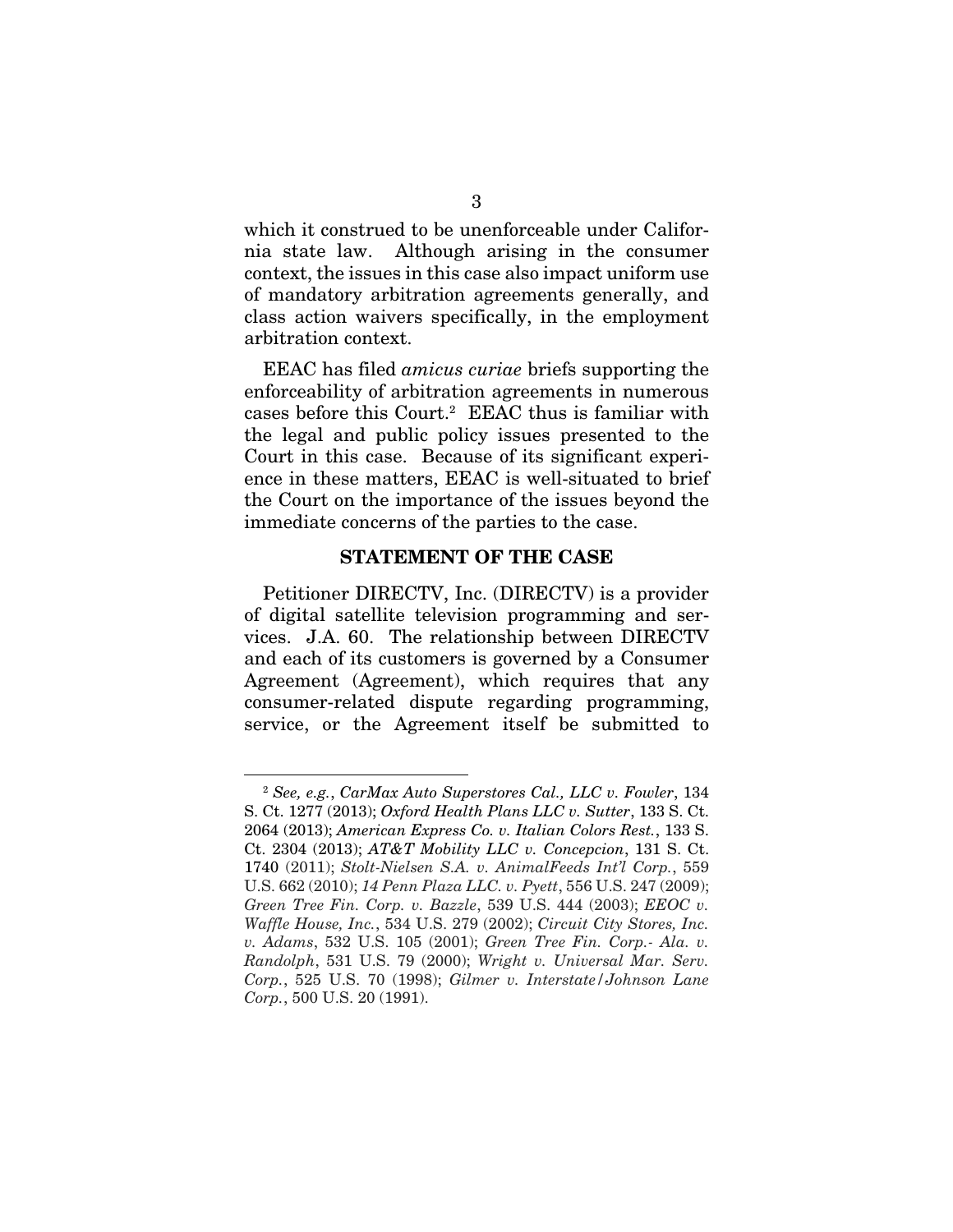binding arbitration. Pet. App. 4a. Section 9 of the Agreement further provides:

Neither you nor we shall be entitled to join or consolidate claims in arbitration by or against other individuals or entities, or arbitrate any claim as a representative member of a class or in a private attorney general capacity. Accordingly, you and we agree that the JAMS Class Action Procedures do not apply to our arbitration. If, however, the law of your state would find this agreement to dispense with class arbitration procedures unenforceable, then this entire Section 9 is unenforceable.

Pet. App. 5a.

The Agreement also contains a choice of law provision in Section 10(b), which provides:

Applicable Law. The interpretation and enforcement of this Agreement shall be governed by the rules and regulations of the Federal Communications Commission, other applicable federal laws, and the laws of the state and local area where Service is provided to you. This Agreement is subject to modification if required by such laws. *Notwithstanding the foregoing, Section 9 shall be governed by the Federal Arbitration Act*.

*Id.* (emphasis added). Finally, Section 10(d) of the Agreement states:

[I]f any provision is declared by a competent authority to be invalid, that provision will be deleted or modified to the extent necessary, and the rest of the Agreement will remain enforceable.

J.A. 129.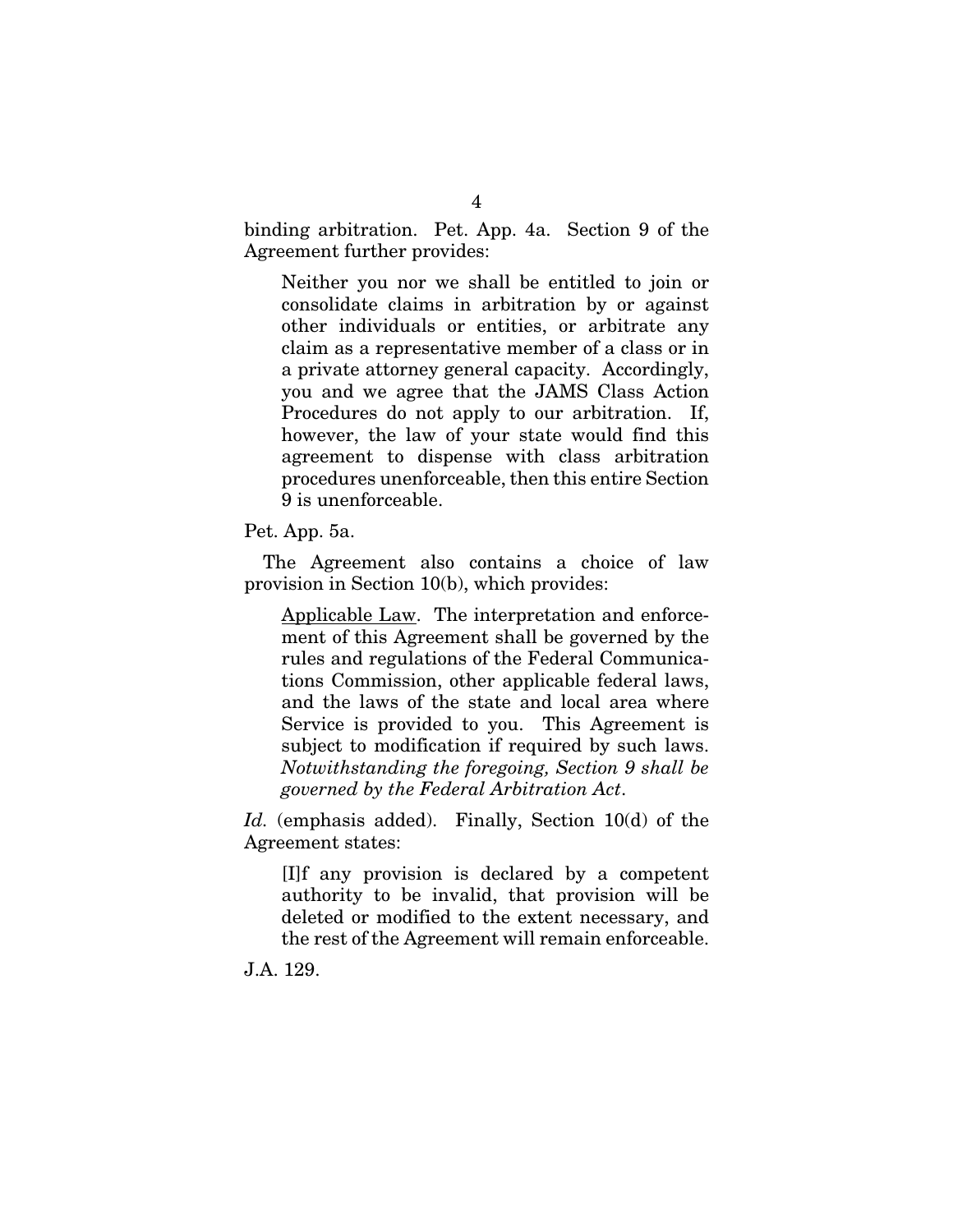Respondents Amy Imburgia and Kathy Grenier brought an action in the California Superior Court for Los Angeles County on behalf of themselves and a class of similarly situated consumers alleging that they improperly were assessed early contract termination fees in violation of various California laws. Pet. App. 17a. They moved for class certification, and on April 20, 2011, the trial court granted the motion in part. Pet. App. 18a.

On May 17, 2011, DIRECTV moved to stay or dismiss the action, decertify the class, and compel arbitration of the claims in light of *AT&T Mobility v. Concepcion*, 131 S. Ct. 1740 (2011), which this Court decided on April 27, 2011. Pet. App. 4a. In its motion, DIRECTV contended that it had not moved to compel arbitration earlier because, in an unrelated case decided several years before the instant action was filed, the California Court of Appeal had held that the arbitration provision contained in DIRECTV's Agreement was unenforceable under the California Supreme Court's decision in *Discover Bank v. Superior Court*, 113 P.3d 1100 (Cal. 2005), *overruled by AT&T Mobility LLC v. Concepcion*, 131 S. Ct. 1740 (2011). Pet App. 4a. *See Cohen v. DIRECTV, Inc.*, 48 Cal. Rptr. 3d 813, 819-21 (Cal. Ct. App. 2006), *overruled by AT&T Mobility LLC v. Concepcion*, 131 S. Ct. 1740 (2011). *Discover Bank* held that class waivers in consumer contracts generally are unconscionable and thus unenforceable*.* Pet. App. 4a. Until *Concepcion*  was decided, DIRECTV had believed that any motion to compel arbitration under its Agreement in California would have been futile. *Id.* 

The California trial court denied DIRECTV's motion to compel arbitration, holding the arbitration agreement unenforceable under *Brown v. Ralphs Grocery*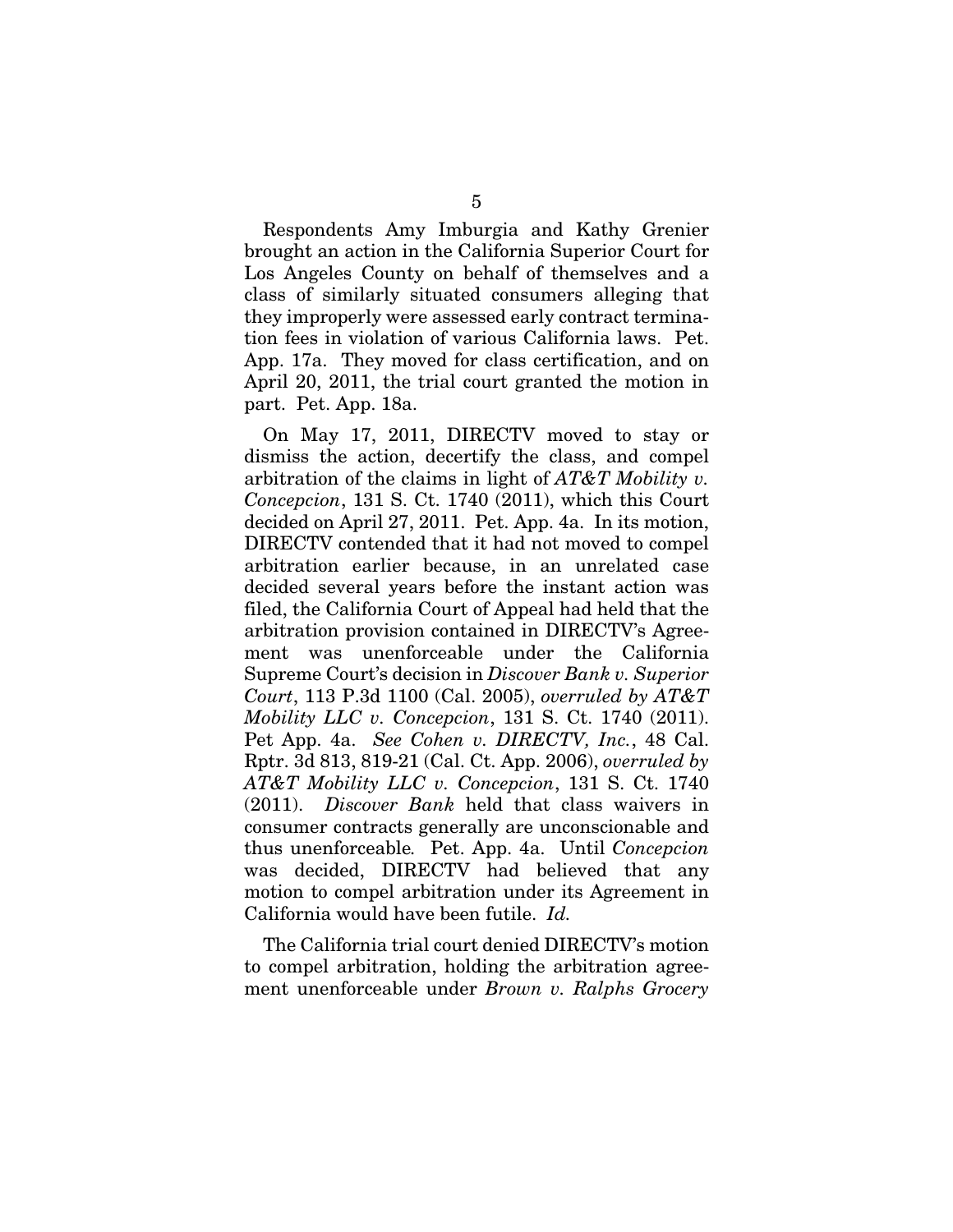*Co.*, 197 Cal. App. 4th 489 (Cal. Ct. App. 2011), a case involving labor-related representative actions under California's Private Attorney General Act of 2004 (PAGA). Pet. App. 19a. In *Brown*, the California Court of Appeal held, in part, that the FAA did not preempt state law invalidating a contractual waiver of an employee's right to pursue a representative action under the PAGA. 197 Cal. App. 4th at 494.

Following DIRECTV's appeal, the California Court of Appeal affirmed the trial court's decision on different grounds, focusing on the clause in the Agreement providing that "if the law of your state would find this agreement to dispense with class arbitration procedures unenforceable, then this entire Section 9 is unenforceable." Pet. App. 15a. Relying on principles of contract interpretation, the court reasoned that "the law of your state" meant California state law without regard to the preemptive effect of the FAA. *Id.* The court then determined that the state law of California rendered the class action waiver unenforceable. Pet. App. 6a. It concluded that because "[t]he class action waiver is unenforceable under California law, so the entire arbitration agreement is unenforceable." Pet. App. 15a.

In doing so, the Court of Appeal expressly acknowledged that its decision conflicts with *Murphy v. DIRECTV, Inc.*, 724 F.3d 1218 (9th Cir. 2013), in which the Ninth Circuit held that the very same language in the same arbitration agreement "is enforceable under *Concepcion*,' which preempts any state law to the contrary." Pet. App. 13-14 (quoting *Murphy*, 724 F.3d at 1228).

DIRECTV unsuccessfully petitioned the California Supreme Court for review. Pet. App. 1a. DIRECTV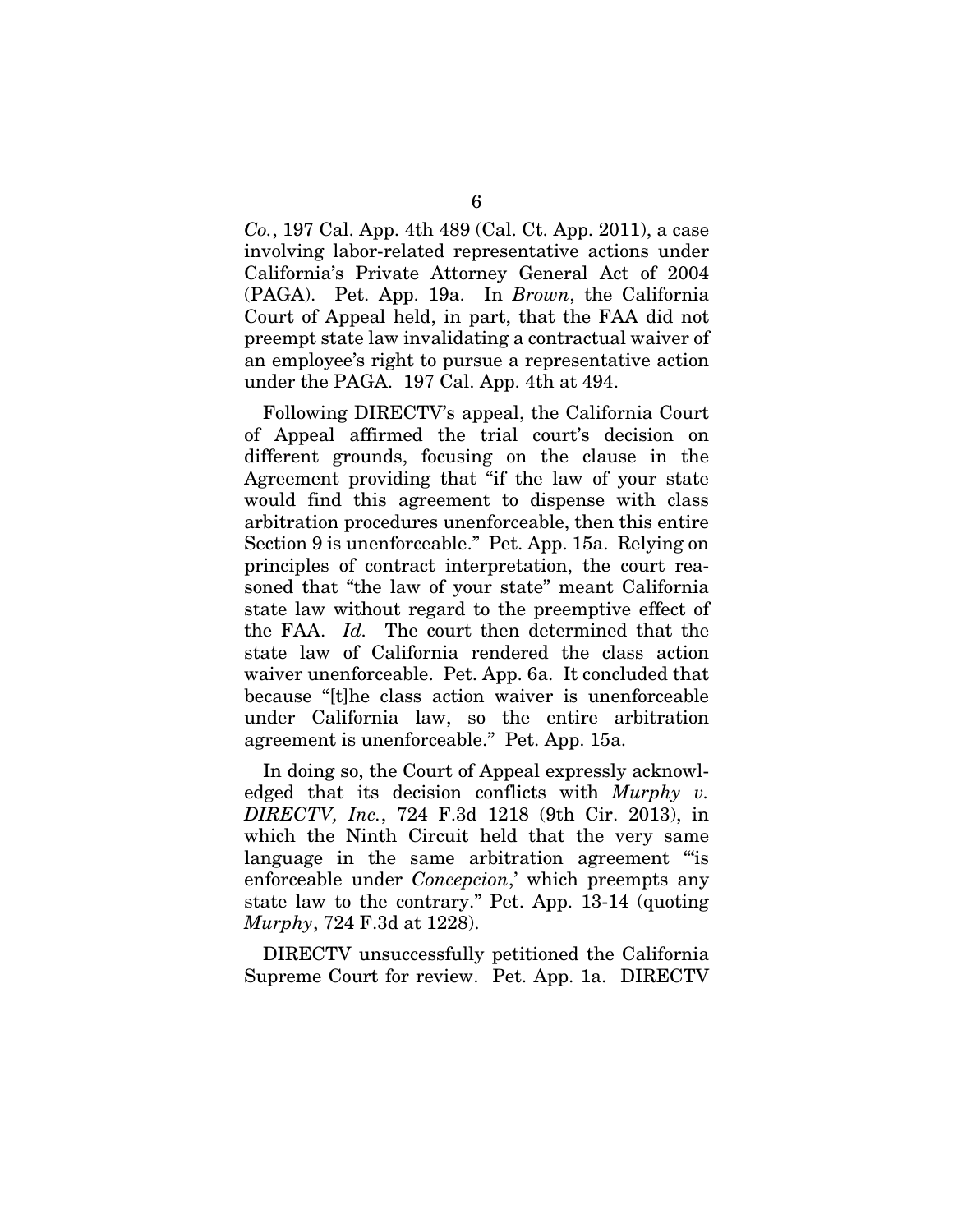thereafter filed a petition for a writ of certiorari, which this Court granted on March 23, 2015.

#### SUMMARY OF ARGUMENT

This Court consistently has held that the Federal Arbitration Act (FAA), 9 U.S.C. §§ 1-16, establishes a "liberal federal policy favoring arbitration agreements …." *Moses H. Cone Mem'l Hosp. v. Mercury Constr. Corp.*, 460 U.S. 1, 24 (1983) (superseded by statute on other grounds), and "requires courts to enforce agreements to arbitrate according to their terms." *CompuCredit Corp. v. Greenwood*, 132 S. Ct. 665, 669 (2012).

"A prime objective of an agreement to arbitrate is to achieve 'streamlined proceedings and expeditious results[.]'" *AT&T Mobility LLC v. Concepcion*, 131 S. Ct. 1740, 1749 (2011) (citation omitted). To that end, the FAA affords parties the discretion to design their own arbitration processes tailored to the particular type of dispute at issue, including "limit[ing] *with whom* a party will arbitrate its disputes …." *Id.* (citation omitted). In furtherance of that "prime objective," this Court has made clear that class arbitration procedures properly can be waived in a valid arbitration agreement governed by the FAA, in part because "class arbitration sacrifices the principal advantage of arbitration—its informality—and makes the process slower, more costly, and more likely to generate procedural morass than final judgment." *Id.* at 1751.

Disregarding the well-established principle that disputes related to arbitrability should be construed in favor of arbitration, *see Gilmer v. Interstate/Johnson Lane Corp.*, 500 U.S. 20, 24 (1991), the California Court of Appeal held that the reference to state law in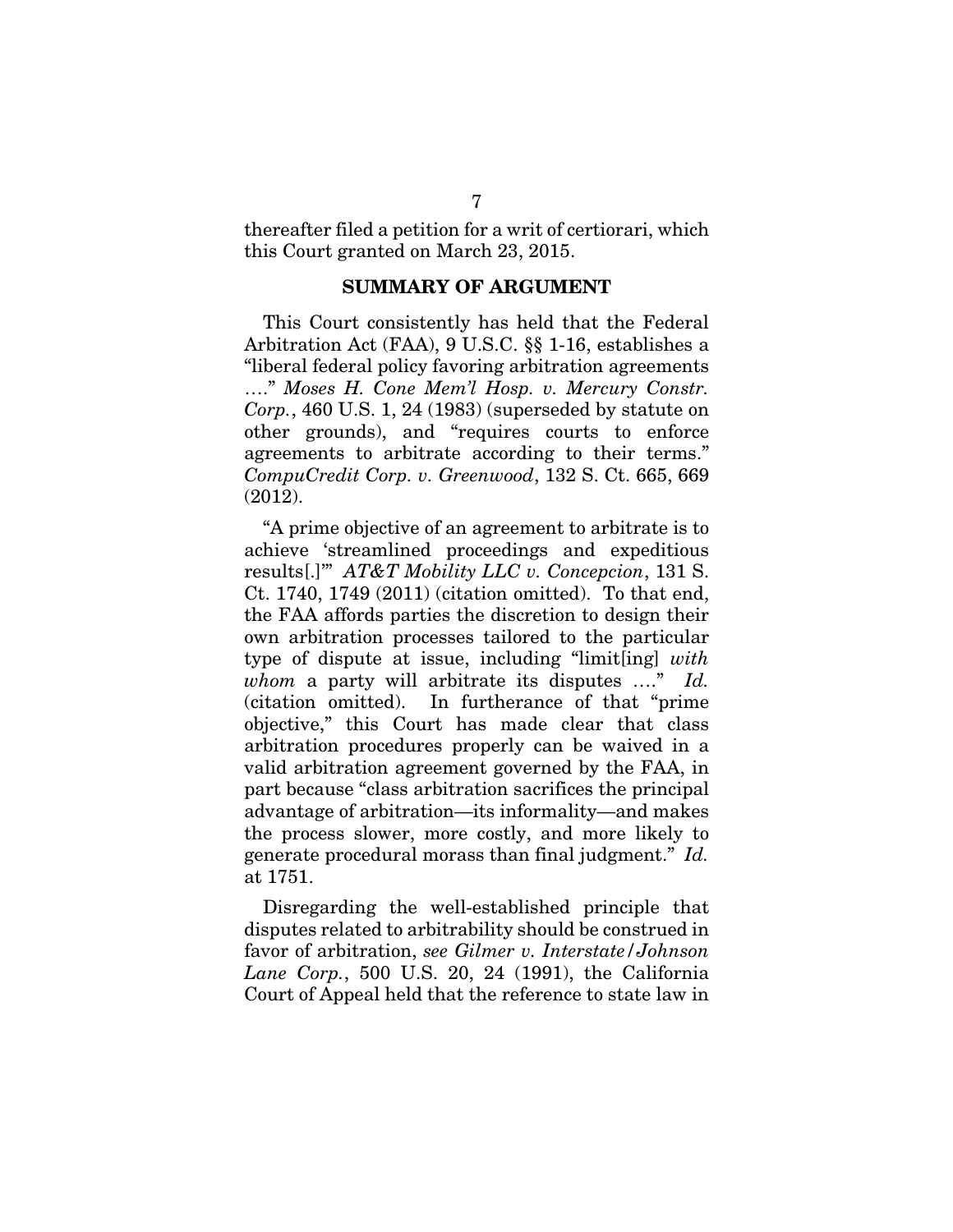the Arbitration Agreement mandated the application of anti-class waiver state law otherwise preempted by the FAA, even though the Agreement itself expressly provided that the arbitration provision was to be governed by the FAA. As a result, the court determined that the arbitration agreement was unenforceable.

The lower court's decision simply cannot be reconciled with the well-established "federal substantive law of arbitrability," which governs "any arbitration agreement within the coverage of the Act." *Moses H. Cone*, 460 U.S. at 24. In particular, it conflicts with the principle outlined by this Court in *Concepcion* that "[r]equiring the availability of classwide arbitration interferes with fundamental attributes of arbitration and thus creates a scheme inconsistent with the FAA." 131 S. Ct. at 1748.

As the Ninth Circuit properly reasoned in construing the very same provisions from the same Agreement, "[a] contract cannot be unenforceable under state law if federal law requires its enforcement, because federal law is 'the supreme Law of the Land' …." *Murphy v. DIRECTV, Inc.*, 724 F.3d 1218, 1226 (9th Cir. 2013) (quoting U.S. Const. art. VI, cl.2.). Thus, "Section 9 of the Customer Agreement provides only that the arbitration agreement will be unenforceable if the 'law of your state' disallows class waivers, which California law does not – and could not – under the FAA as interpreted in *Concepcion.*" *Id.*

Although arising in the consumer context, the decision below easily could be construed by a California court also to apply in the employment arbitration context. Compelling class procedures where the parties have not so agreed and despite an express class action waiver in an arbitration agreement imposes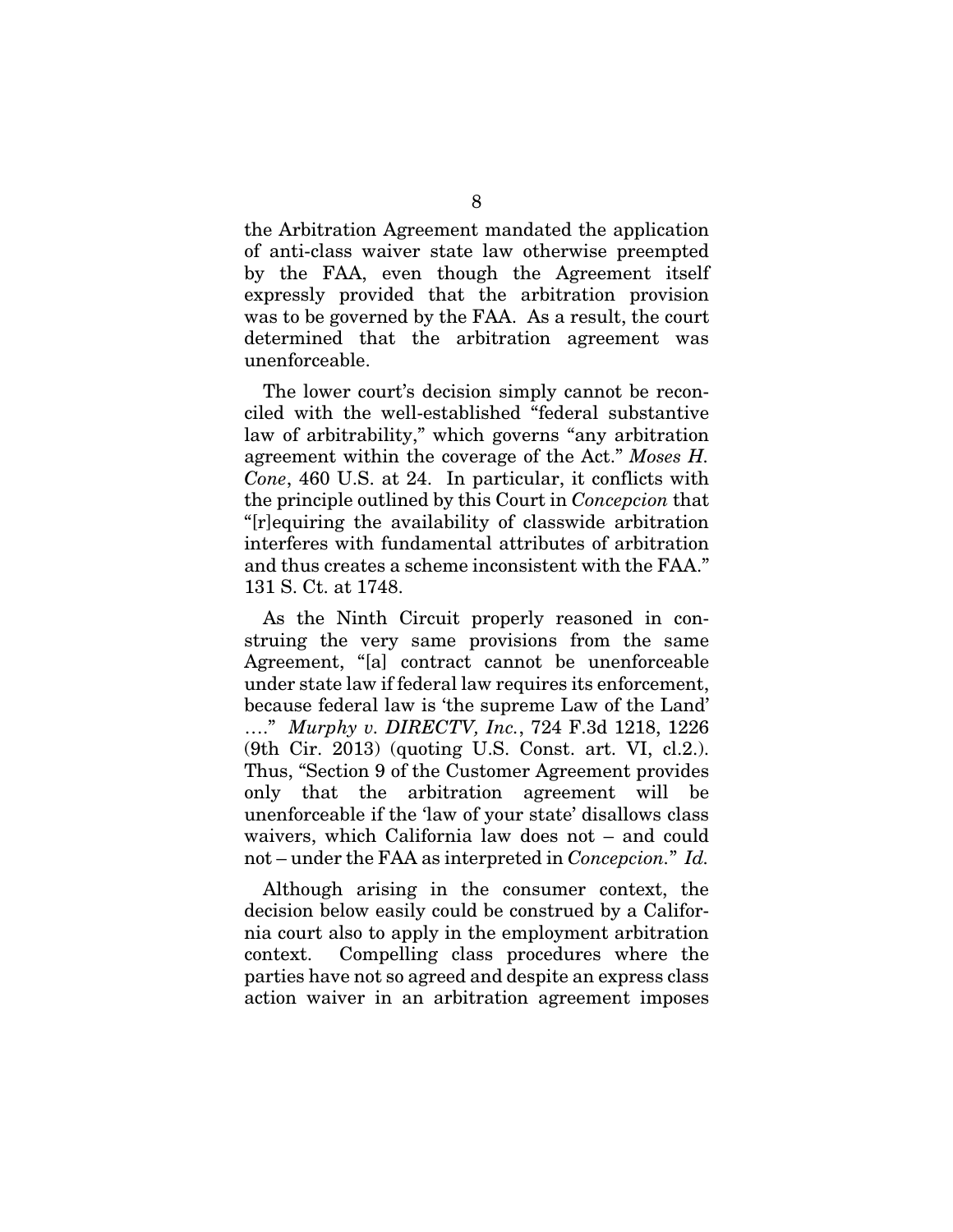the very cost burdens and procedural complexities that both employers and employees, by agreeing to arbitrate, seek to avoid. Moreover, allowing the lower court's decision to stand would undermine the uniform application of multistate employers' ADR procedures, subjecting employers to the prospect of having to litigate, from court to court, the enforceability of arbitration agreements containing class action waiver provisions that reference state law, a common practice. And for the substantial number of employers operating in California, the conflict between the Court of Appeal and the Ninth Circuit raises the very real concern that enforceability of their arbitration agreements containing class action waivers in California will depend on whether a state or federal court considers the issue.

#### ARGUMENT

- I. THE DECISION BELOW IMPERMISSIBLY CONFLICTS WITH THE FAA AS CONSTRUED BY THIS COURT IN *CONCEPCION*
	- A. The Strong Federal Policy Favoring Arbitration Requires That Agreements To Arbitrate Be Enforced In Accordance With Their Terms, And Doubts Concerning Arbitrability Should Be Resolved In Favor Of Arbitration

The Federal Arbitration Act (FAA), 9 U.S.C. §§ 1-16, "declares as a matter of federal law that arbitration agreements 'shall be valid, irrevocable, and enforceable save upon such grounds as exist at law or in equity for the revocation of any contract.'" *Rodriguez de Quijas v. Shearson/American Express, Inc.*, 490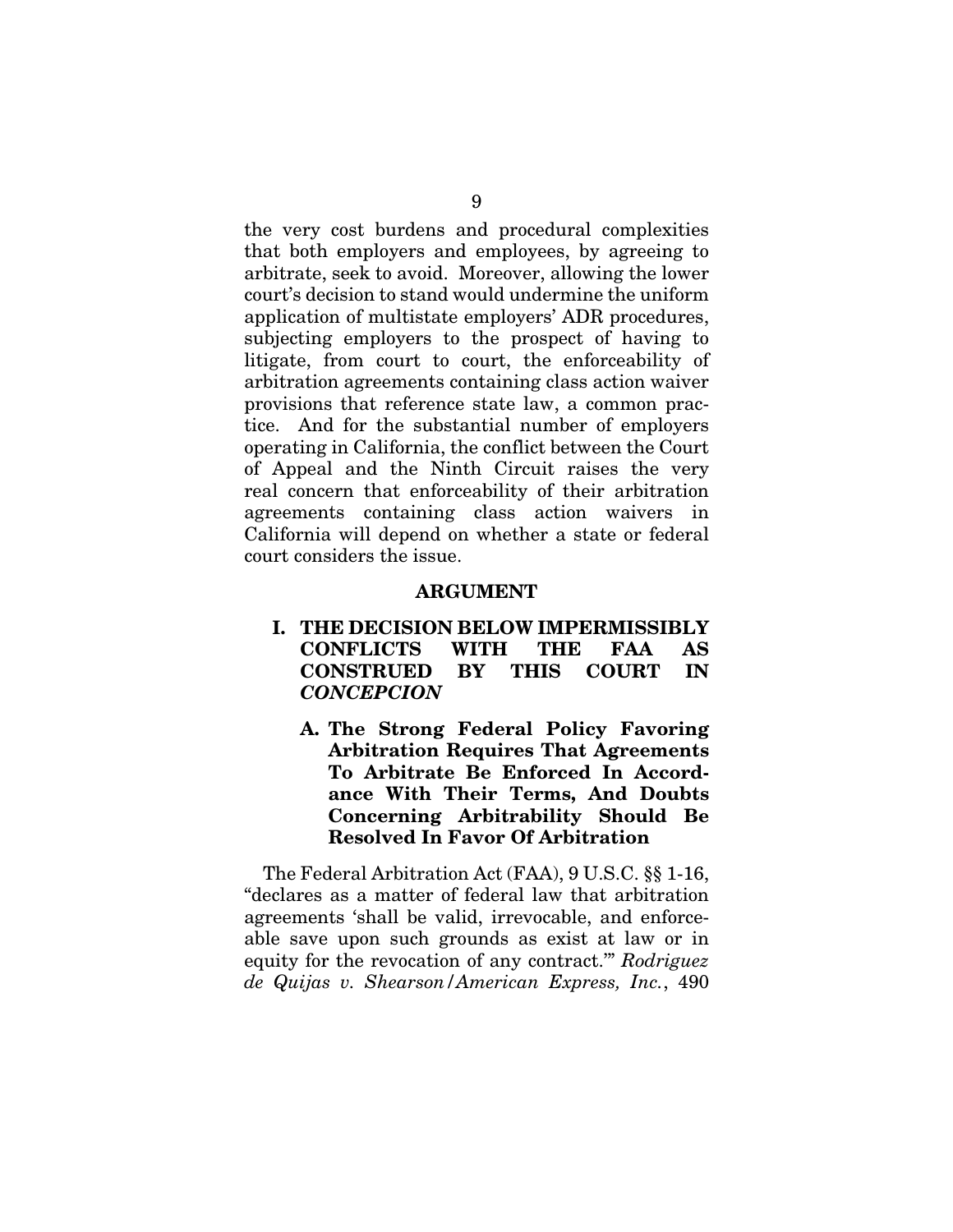U.S. 477, 483 (1989) (quoting 9 U.S.C. § 2). This Court repeatedly has reaffirmed the federal policy favoring arbitration, recognizing that the FAA was enacted in an effort to curb "widespread judicial hostility to arbitration agreements," *AT&T Mobility LLC v. Concepcion*, 131 S. Ct. 1740, 1745 (2011), and "to place arbitration agreements on the same footing as other contracts." *Gilmer v. Interstate/Johnson Lane Corp.*, 500 U.S. 20, 24 (1991) (citations omitted); *see also Hall Street Assocs., LLC v. Mattel, Inc.*, 552 U.S. 576 (2008); *EEOC v. Waffle House, Inc.*, 534 U.S. 279 (2002); *Circuit City Stores, Inc. v. Adams*, 532 U.S. 105 (2001); *Green Tree Fin. Corp.-Ala. v. Randolph*, 531 U.S. 79 (2000).

Indeed, "the overarching purpose of the FAA … is to ensure the enforcement of arbitration agreements according to their terms so as to facilitate streamlined proceedings." *Concepcion*, 131 S. Ct. at 1748. Section 2 of the FAA is the "primary substantive provision of the Act." *Moses H. Cone Mem'l Hosp. v. Mercury Constr. Corp.*, 460 U.S. 1, 24 (1983) (superseded by statute on other grounds). This section has been described as "reflecting both a 'liberal federal policy favoring arbitration,'" *Concepcion*, 131 S. Ct. at 1745 (citation omitted), and the "'fundamental principle that arbitration is a matter of contract.'" *Id.* (citation omitted); *see also Nitro-Lift Techs., LLC v. Howard*, 133 S. Ct. 500, 503 (2012) (*per curiam*); *CompuCredit Corp. v. Greenwood*, 132 S. Ct. 665, 669 (2012).

Among the FAA's foundational principles is "that arbitration 'is a matter of consent, not coercion.'" *Stolt-Nielsen S.A. v. AnimalFeeds Int'l Corp.*, 559 U.S. 662, 681 (2010) (citation omitted). Because "'[t]he preeminent concern of Congress in passing the Act was to enforce private agreements into which parties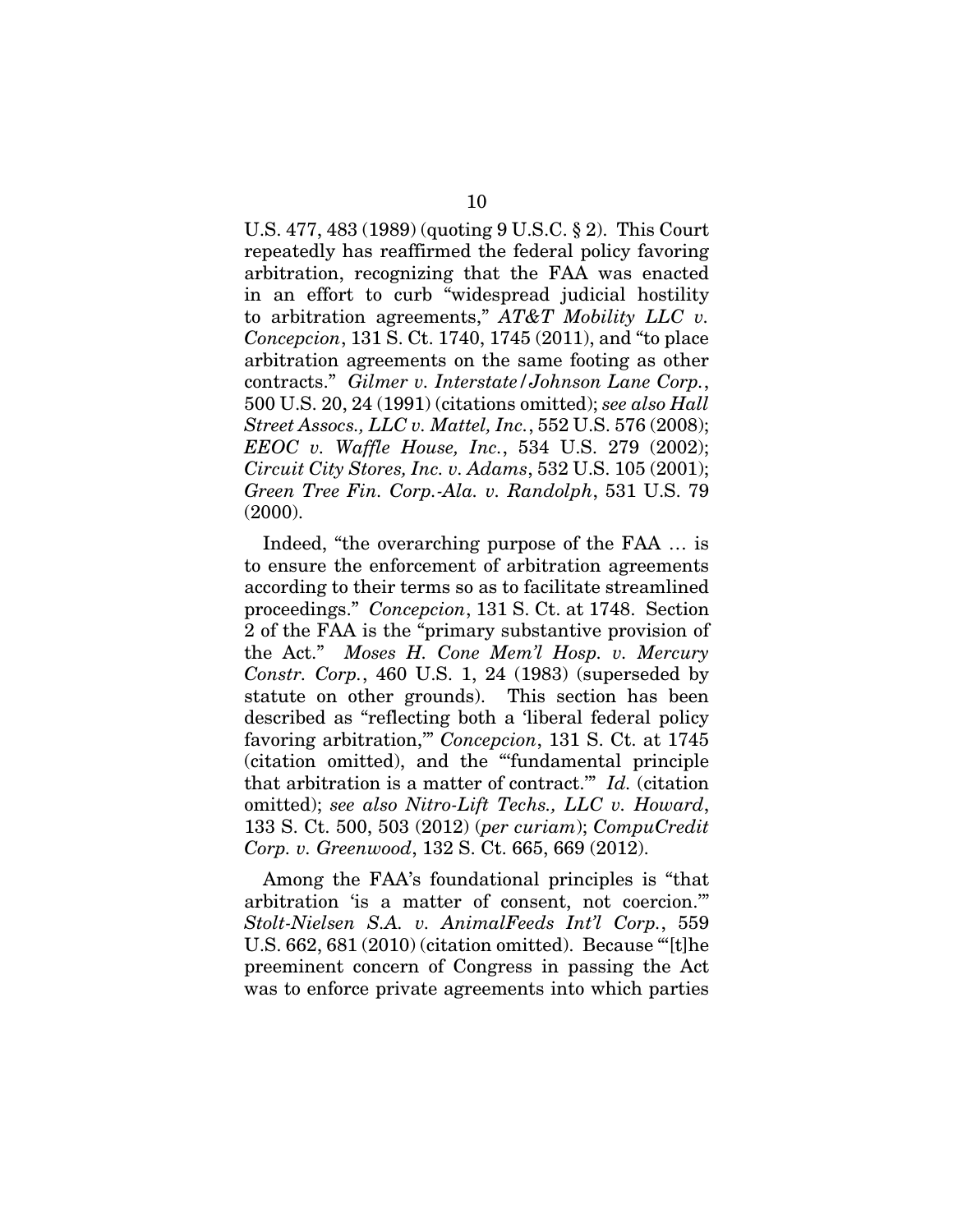had entered,' [courts must] 'rigorously enforce agreements to arbitrate.'" *Mitsubishi Motors Corp. v. Soler Chrysler-Plymouth, Inc.*, 473 U.S. 614, 625-26 (1984) (citation omitted). Thus, "[b]y its terms, the Act leaves no place for the exercise of discretion by a district court, but instead mandates that district courts *shall* direct the parties to proceed to arbitration on issues as to which an arbitration agreement has been signed." *Dean Witter Reynolds Inc. v. Byrd*, 470 U.S. 213, 218 (1985) (citations omitted).

To that end, this Court has made clear that the FAA "establishes that, as a matter of federal law, any doubts concerning the scope of arbitrable issues should be resolved in favor of arbitration, whether the problem at hand is the construction of the contract language itself or an allegation of wavier, delay, or a like defense to arbitrability." *Mastrobuono v. Shearson Lehman Hutton, Inc.*, 514 U.S. 52, 62 n.8 (1995) (citation omitted); *see also Gilmer*, 500 U.S. at 26 ("'questions of arbitrability must be addressed with a healthy regard for the federal policy favoring arbitration'") (citation omitted).

Indeed, the sole exception to the general rule favoring arbitration is that the FAA allows an arbitration agreement to be declared unenforceable "upon such grounds as exist at law or in equity for the revocation of any contract." 9 U.S.C. § 2. As this Court recognized in *Concepcion*, "This saving clause permits agreements to arbitrate to be invalidated by 'generally applicable contract defenses, such as fraud, duress, or unconscionability,' but not by defenses that apply only to arbitration or that derive their meaning from the fact that an agreement to arbitrate is at issue." 131 S. Ct. at 1746 (citations omitted). Moreover, "[a]lthough § 2's saving clause preserves generally applicable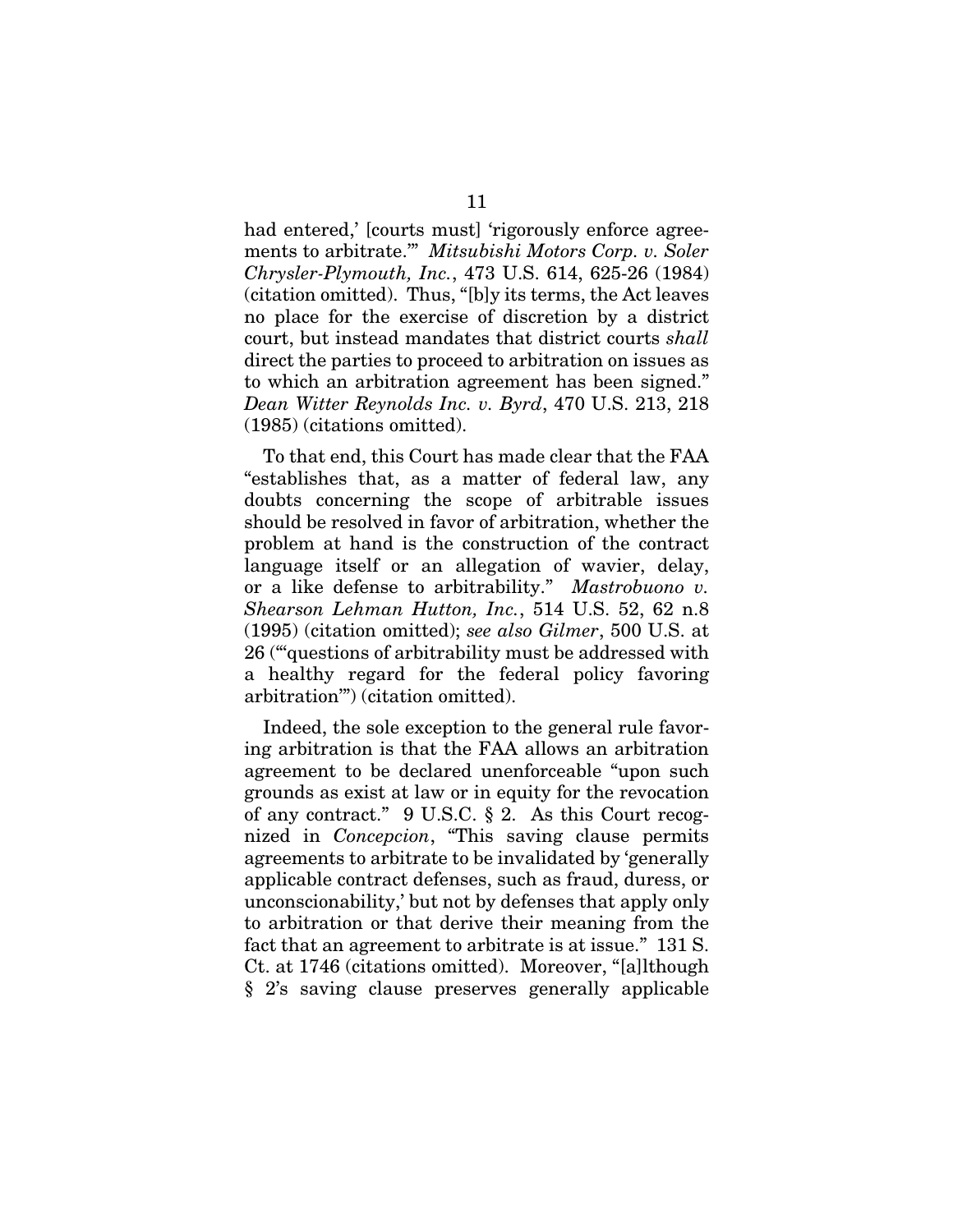contract defenses, nothing in it suggests an intent to preserve state-law rules that stand as an obstacle to the accomplishment of the FAA's objectives." *Id*. at 1748.

### B. An Arbitration Agreement Containing A Class Action Waiver Is Enforceable Under The FAA, And The FAA Preempts State Requirements To The Contrary

Parties to arbitration agreements often agree to streamlined procedural mechanisms. They may agree to "limit the issues subject to arbitration, to arbitrate according to specific rules, and to limit *with whom* a party will arbitrate its disputes." *Concepcion*, 131 S. Ct. at 1748-49 (citations omitted). As this Court observed in *Gilmer*, "by agreeing to arbitrate, a party 'trades the procedures and opportunity for review of the courtroom for the simplicity, informality, and expedition of arbitration.'" 500 U.S. at 31 (citation omitted); *see also Stolt-Nielsen*, 559 U.S. at 685 ("In bilateral arbitration, parties forgo the procedural rigor and appellate review of the courts in order to realize the benefits of private dispute resolution," noting that "the relative benefits of class-action arbitration are much less assured …."); *14 Penn Plaza LLC v. Pyett*, 556 U.S. 247, 265-66 (2009) ("The decision to resolve … claims by way of arbitration instead of litigation does not waive the statutory right to be free from workplace … discrimination; it waives only the right to seek relief from a court in the first instance").

This Court has made clear that the ability to bring a class action is one of the procedural mechanisms that properly can be waived by the parties to a valid arbitration agreement under the FAA. In *Concepcion*, the Court held that California's *Discover Bank* rule,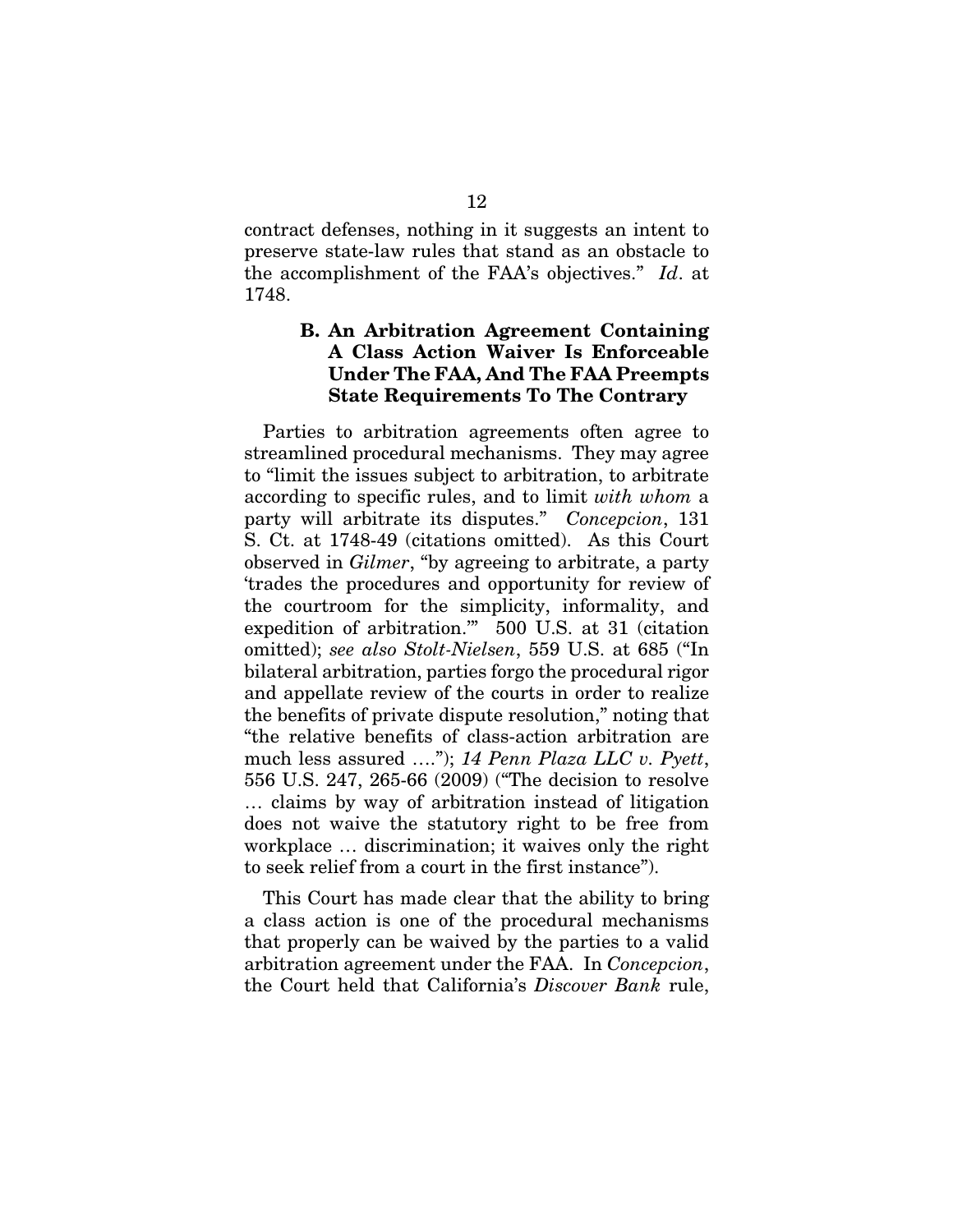which conditioned the enforceability of an arbitration agreement on the availability of classwide arbitration procedures, was "preempted by the FAA," 131 S. Ct. at 1753, "[b]ecause it 'stands as an obstacle to the accomplishment and execution of the full purposes and objectives of Congress.'" *Id.* (citation omitted). It reasoned that "[r]equiring the availability of classwide arbitration … creates a scheme inconsistent with the FAA," *id.* at 1748, because it "interferes with fundamental attributes of arbitration." *Id.* "The point of affording parties discretion in designing arbitration processes is to allow for efficient, streamlined procedures tailored to the type of dispute." *Id.* at 1749. In contrast, "the switch from bilateral to class arbitration sacrifices the principal advantage of arbitration—its informality—and makes the process slower, more costly, and more likely to generate procedural morass than final judgment." *Id.* at 1751.

Building on the principles established in *Concepcion*, the Court in *Italian Colors* held that a party's agreement to forgo class arbitration must be enforced, even if the parties would incur prohibitive costs if compelled to arbitrate on an individual basis. *See Am. Express Co. v. Italian Colors Rest.*, 133 S. Ct. 2304 (2013). The Second Circuit had refused to enforce a commercial arbitration agreement containing a class waiver clause, concluding that the plaintiff presented sufficient evidence that the "*only economically feasible* means [of pursuing their antitrust claims] is *via a class action*." *Id.* at 2311 n.4. In so holding, the Second Circuit found *Concepcion* inapplicable, as it never reached the specific question "whether a class-action arbitration waiver clause is enforceable even if the plaintiffs are able to demonstrate that the practical effect of enforcement would be to preclude their ability to vindicate their federal statutory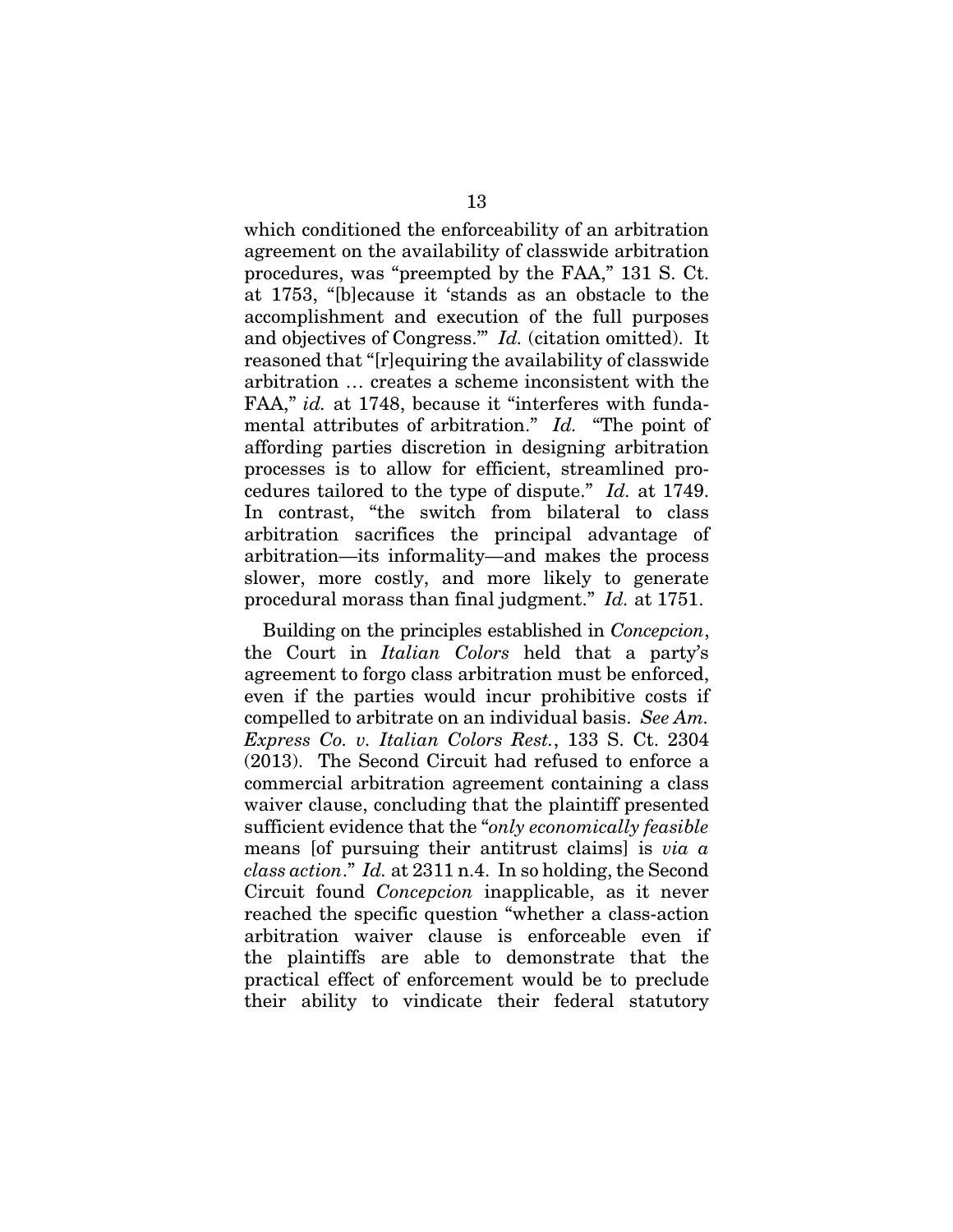rights." *In re Am. Express Merchants' Litig.*, 667 F.3d 204, 212 (2d Cir. 2012), *rev'd sub nom. Am. Express Co. v. Italian Colors Rest.*, 133 S. Ct. 2304 (2013).

Reversing the Second Circuit, this Court declared that its decision in *Concepcion* "all but resolves this case." *Italian Colors*, 133 S. Ct. at 2312. Relying on *Concepcion*'s determination that a law conditioning enforcement of arbitration on the availability of class procedure "interfere[s] with fundamental attributes of arbitration" in violation of the FAA, *id.* (quoting *Concepcion*, 131 S. Ct. at 1748), the Court reasoned:

The regime established by the Court of Appeals' decision would require—before a plaintiff can be held to contractually agreed bilateral arbitration—that a federal court determine (and the parties litigate) the legal requirements for success on the merits claim-by-claim and theoryby-theory, the evidence necessary to meet those requirements, the cost of developing that evidence, and the damages that would be recovered in the event of success. Such a preliminary litigating hurdle would undoubtedly destroy the prospect of speedy resolution that arbitration in general and bilateral arbitration in particular was meant to secure. The FAA does not sanction such a judicially created superstructure.

*Id.* at 2312.3

1

<sup>3</sup> Last term, this Court vacated a ruling of the California Court of Appeal that refused to enforce an arbitration agreement that contained a provision requiring employees to arbitrate disputes individually rather than on a class basis, remanding for reconsideration in light of *Italian Colors*. *See CarMax Auto Superstores Cal., LLC v. Fowler*, 134 S. Ct. 1277 (2014).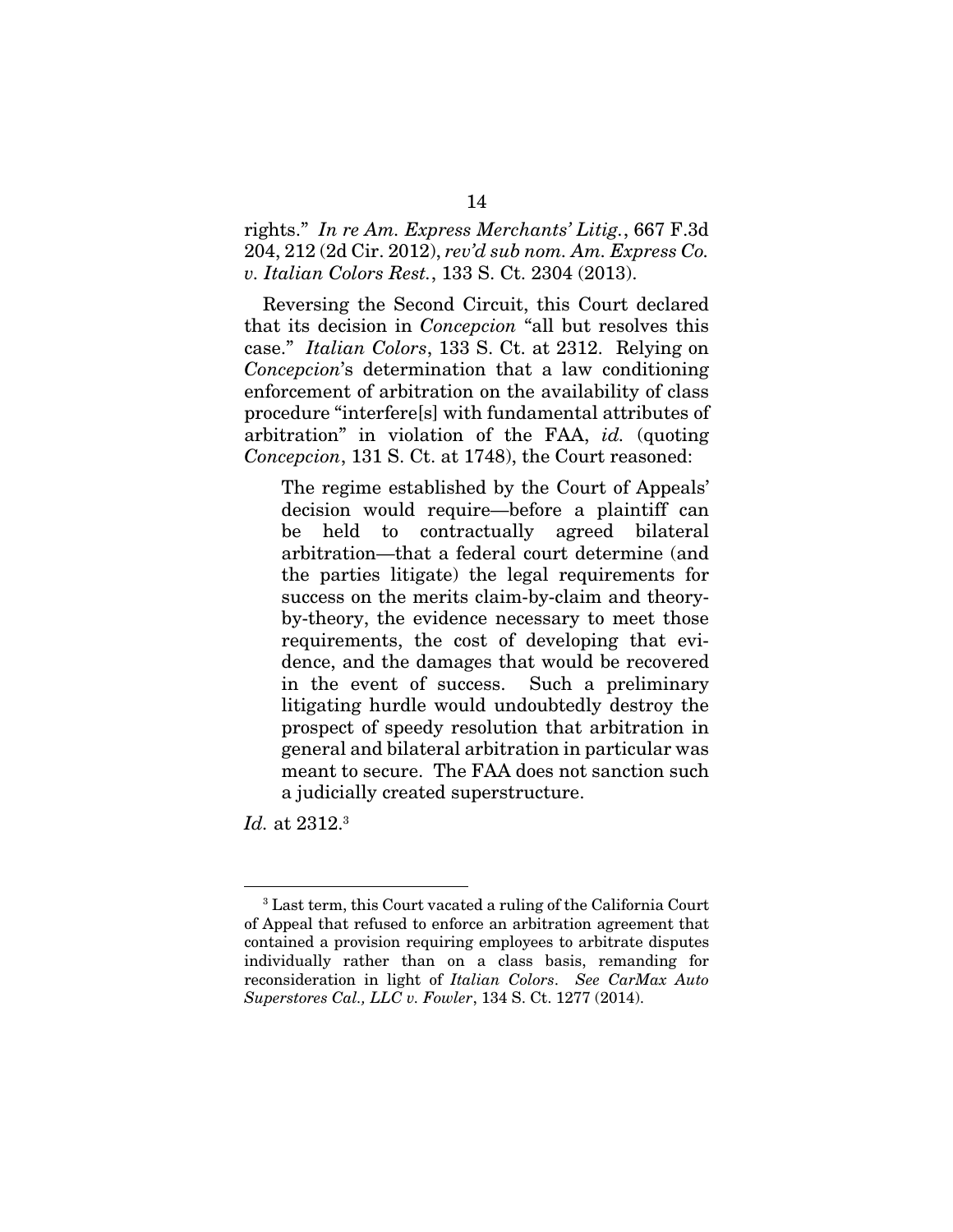Thus, as this Court made clear in *Concepcion* and *Italian Colors*, a state law rule making an otherwise valid arbitration agreement unenforceable simply because it contains a waiver of classwide arbitration is incompatible with the FAA.

### C. The Decision Below Improperly Requires That Enforceability Questions Be Governed By State Law, Rather Than The FAA

This Court long has held that no state may hold private agreements to arbitrate to a higher standard of enforceability than generally is applicable to other private contracts without running afoul of the FAA. *See Perry v. Thomas*, 482 U.S. 483, 492 n.9 (1987) ("state law, whether of legislative or judicial origin, is applicable *if* that law arose to govern issues concerning the validity, revocability, and enforceability of contracts generally. A state-law principle that takes its meaning precisely from the fact that a contract to arbitrate is at issue does not comport with this requirement of § 2 [of the FAA]"); *Doctor's Assocs., Inc. v. Casarotto*, 517 U.S. 681, 688 (1996) (state law that imposed a special notice requirement for all contracts subject to arbitration is "inconsonant with, and is therefore preempted by, the [FAA]"); *Concepcion*, 131 S. Ct. at 1753 ("States cannot require a procedure that is inconsistent with the FAA, even if it is desirable for unrelated reasons"). Whether statutorily or judicially created, a state law that imposes greater burdens on the enforceability of mandatory agreements to arbitrate than apply to other types of contracts thus is incompatible with, and therefore preempted by, the FAA.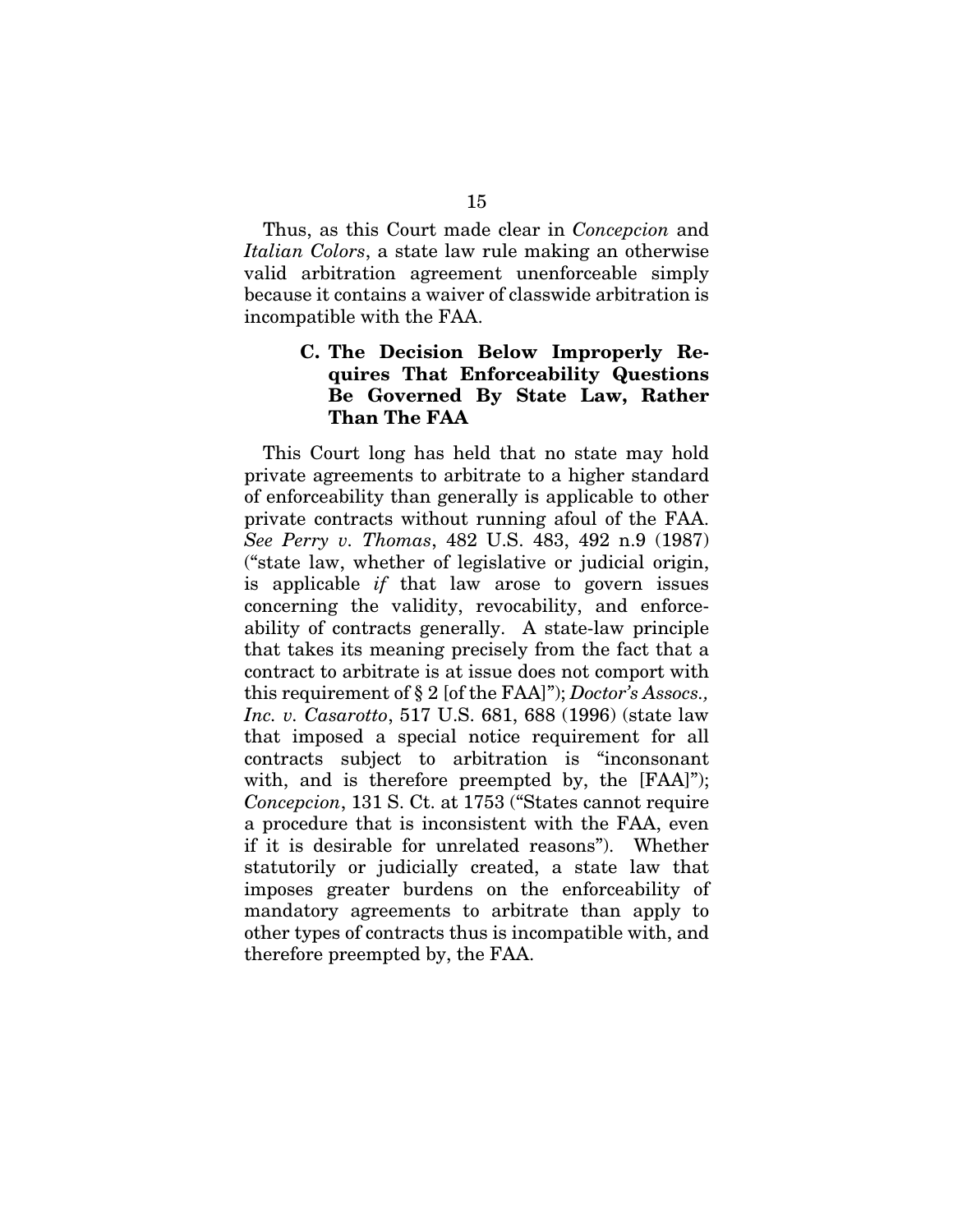It also is well established that the FAA "create[s] a body of federal substantive law of arbitrability, applicable to any arbitration agreement within the coverage of the Act." *Moses H. Cone*, 460 U.S. at 24. In *Nitro-Lift Technologies, L.L.C. v. Howard*, this Court noted that state, as opposed to federal, courts are more frequently called upon to apply the federal substantive law of the FAA, "including the Act's national policy favoring arbitration [, and, therefore, i]t is a matter of great importance … that state supreme courts adhere to a correct interpretation of the legislation." 133 S. Ct. 500, 501 (2012) (*per curiam*).

In *Nitro-Lift*, this Court reversed the Oklahoma Supreme Court's determination that notwithstanding the "'[U.S.] Supreme Court cases on which the employers rely,' the 'existence of an arbitration agreement in an employment contract does not prohibit judicial review of the underlying agreement.'" *Id.* at 502 (citation omitted). In doing so, the Court observed:

The Oklahoma Supreme Court's decision disregards this Court's precedents on the FAA. That Act, which "declare[s] a national policy favoring arbitration," provides that a "written provision in … a contract evidencing a transaction involving commerce to settle by arbitration a controversy thereafter arising out of such contract or transaction … shall be valid, irrevocable, and enforceable, save upon such grounds as exist at law or in equity for the revocation of any contract." *It is well settled that "the substantive law the Act created [is] applicable in state and federal courts."*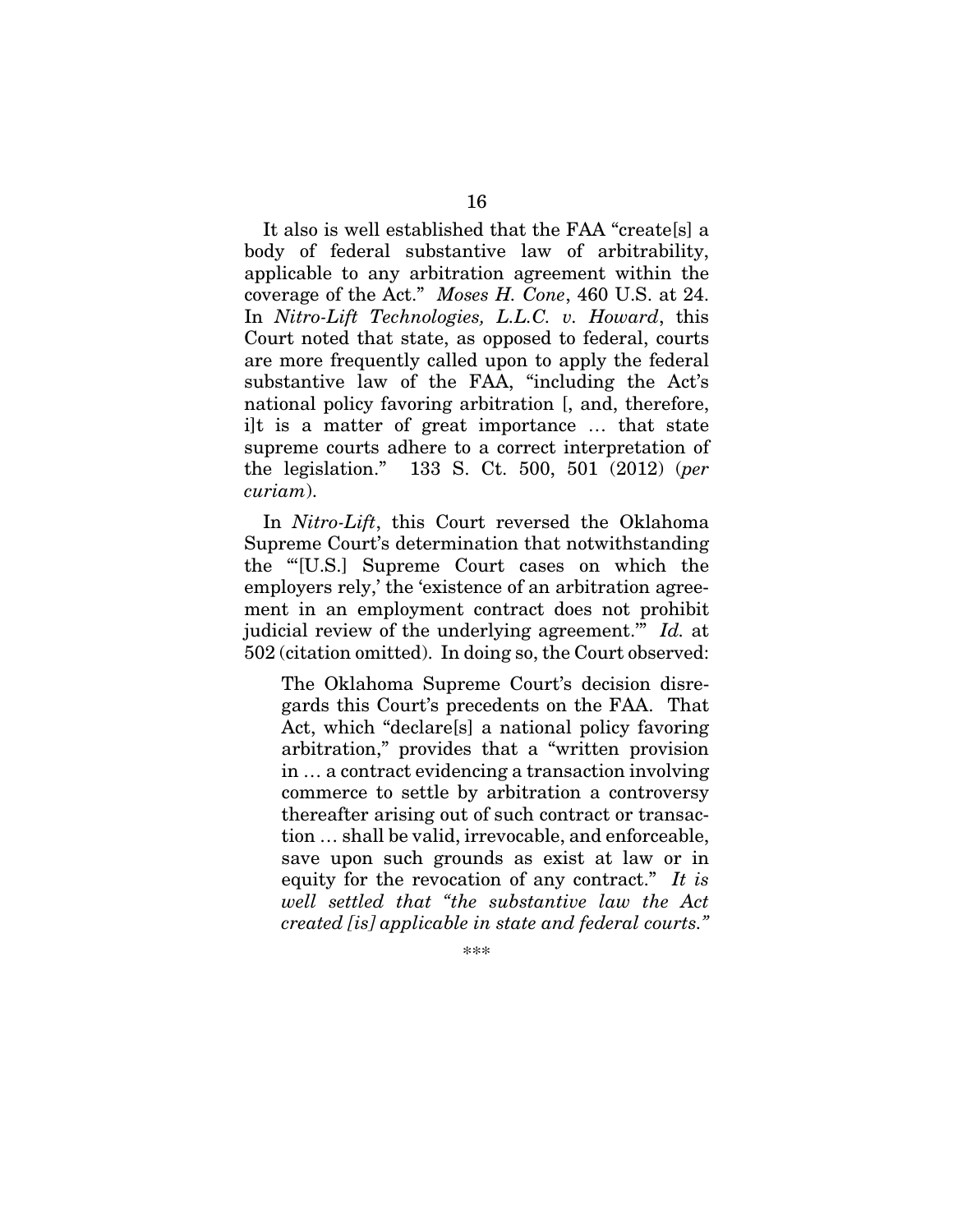[T]he Oklahoma Supreme Court *must abide by the FAA, which is "the supreme Law of the Land," U.S. Const., Art. VI, cl.2, and by the opinions of this Court interpreting that law.* It is this Court's responsibility to say what a statute means, and once the Court has spoken, it is the duty of other courts to respect that understanding of the governing rule of law. Our cases hold that the FAA forecloses precisely this type of "judicial hostility towards arbitration."

*Id.* at 503-04 (emphasis added) (citations omitted).

### 1. The California Court of Appeal erred in disregarding *Concepcion* and applying preempted state law to invalidate an arbitration agreement governed by the FAA

The arbitration provision set forth in the Agreement here provides that "[i]f … the law of your state would find this agreement to dispense with class action procedures unenforceable, then this entire Section 9 is unenforceable." Pet. App. 5a. At the same time, it also expressly provides that the Section 9 arbitration provision "*shall be governed by the Federal Arbitration Act*." *Id.* (emphasis added).

In determining that the arbitration agreement was unenforceable because it contained a class action waiver, the California Court of Appeal relied upon a now-discredited state rule that class action arbitration waivers are unenforceable – the very rule that this Court in *Concepcion* held was "preempted by the FAA," 131 S. Ct. at 1753, "[b]ecause it 'stands as an obstacle to the accomplishment and execution of the full purposes and objectives of Congress.'" *Id.* (citation omitted). *See also id.* at 1748 ("Although § 2's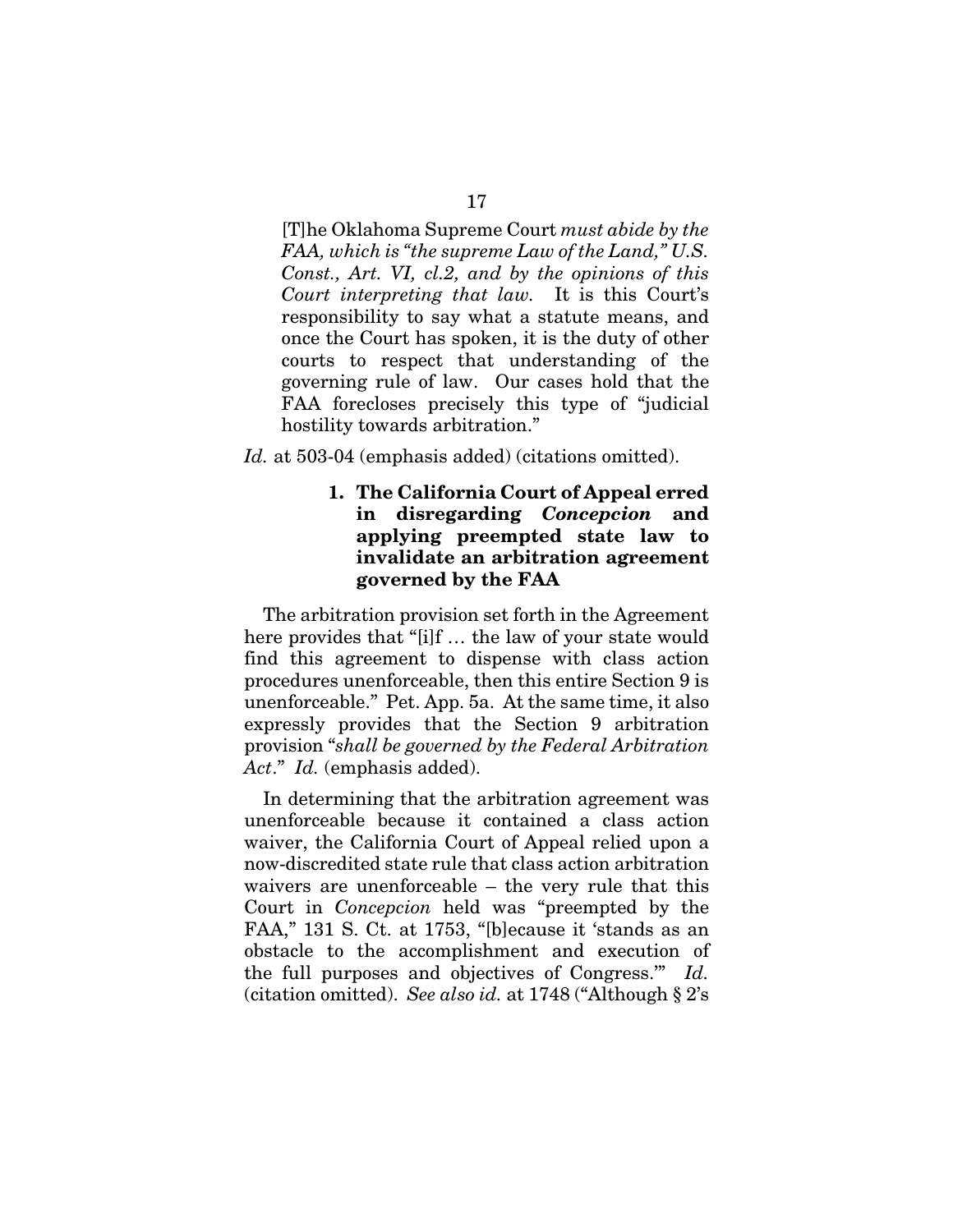saving clause preserves generally applicable contract defenses, nothing in it suggests an intent to preserve state-law rules that stand as an obstacle to the accomplishment of the FAA's objectives"). The lower court's decision thus directly conflicts with the substantive federal law created by the FAA, as interpreted by this Court in *Concepcion*.

As this Court recognized in *Concepcion*, "[a]rbitration is a matter of contract, and the FAA requires courts to honor parties' expectations." *Id*. at 1752 (citation omitted). The parties here mutually agreed that the FAA governs their arbitration agreement, and the agreement should have been enforced in accordance with its terms, as required by the FAA and *Concepcion.* 

> 2. Applying *Concepcion*, the Ninth Circuit has construed the identical agreement to be valid and enforceable, notwithstanding its class waiver provision

The Ninth Circuit had occasion to construe the very same arbitration agreement at issue here in *Murphy v. DIRECTV, Inc.*, 724 F.3d 1218 (9th Cir. 2013). There, in opposing a motion to compel individual arbitration, the plaintiffs contended that because the contract became effective prior to this Court's decision in *Concepcion*, "the law of [California] would [have found] this agreement to dispense with class arbitration procedures unenforceable." *Id.* at 1225.

In rejecting the plaintiffs' contention, the Ninth Circuit aptly observed that:

Section 2 of the FAA, which under *Concepcion* requires the enforcement of arbitration agreements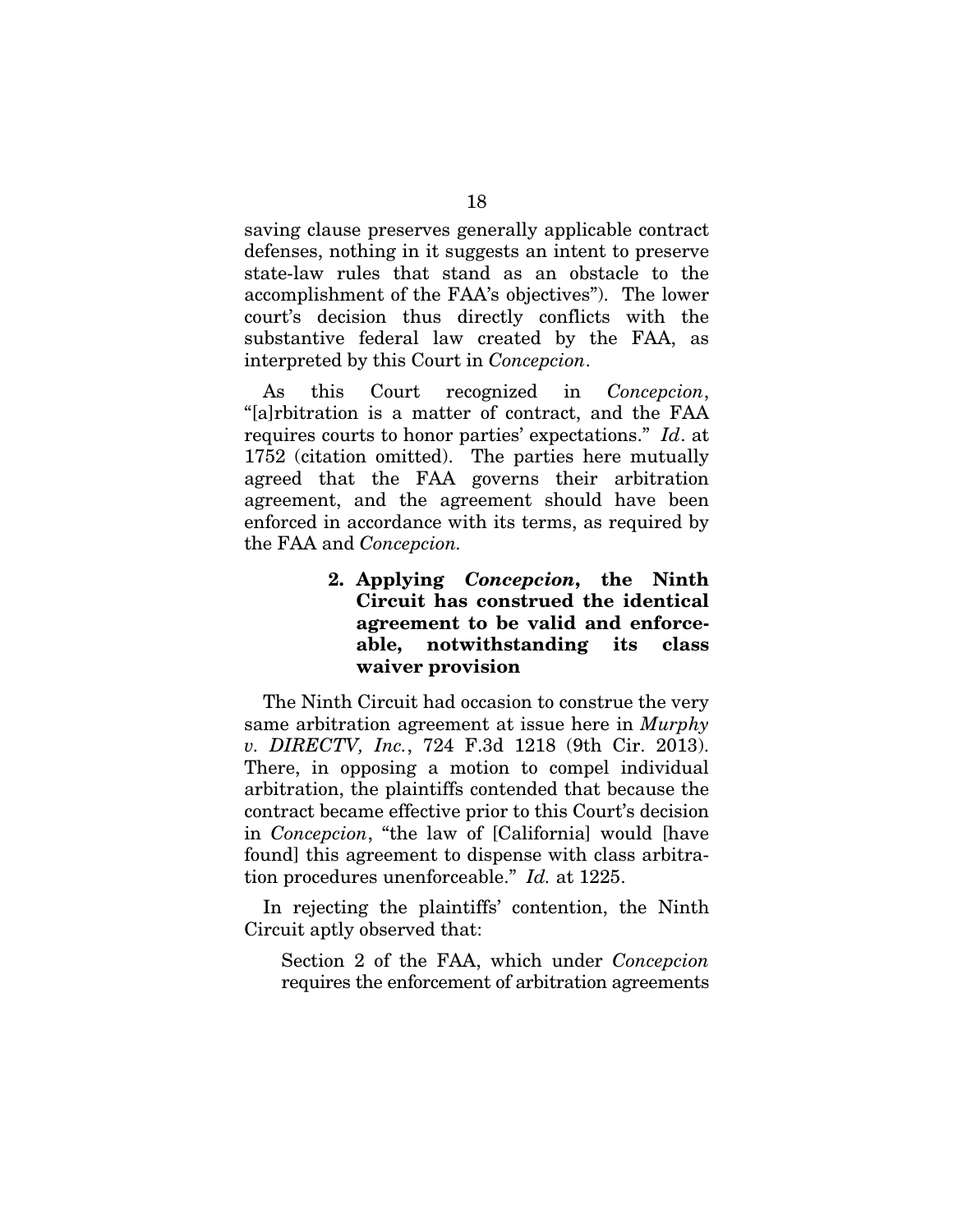that ban class procedures, *is* the law of California and of every other state. The Customer Agreement's reference to state law "does not signify the inapplicability of federal law, for 'a fundamental principle in our system of complex national polity' mandates that 'the Constitution, laws, and treaties of the United States are as much a part of the law of every State as its own local laws and Constitution.'" *Fid. Fed. Sav. & Loan Ass'n v. de la Cuesta*, 458 U.S. 141, 157 (1982). …

It follows that, under the doctrine of preemption, the *Discover Rule* is not, and indeed never was, California law. Simply put, "state law is *nullified*  to the extent that it actually conflicts with federal law." *de la Cuesta*, 458 U.S. at 153 (emphasis added). Thus, Plaintiff's contention that the parties intended for state law to govern the enforceability of [DIRECTV's] arbitration clause, even if the state law in question contravened federal law, is nonsensical. A contract cannot be unenforceable under state law if federal law requires its enforcement, because federal law is "the supreme Law of the Land …, any Thing in the Constitution or Laws of any State to the Contrary notwithstanding." U.S. Const. art. VI, cl.2. Section 9 of the Customer Agreement provides only that the arbitration agreement will be unenforceable if the "law of your state" disallows class waivers, which California law does not – and could not – under the FAA as interpreted in *Concepcion.*

Id. at 1226 (footnote omitted).

The Ninth Circuit properly construed the Agreement in accordance with the FAA, whereas the California Court of Appeal did not. As a result, Petitioner has been placed in an untenable situation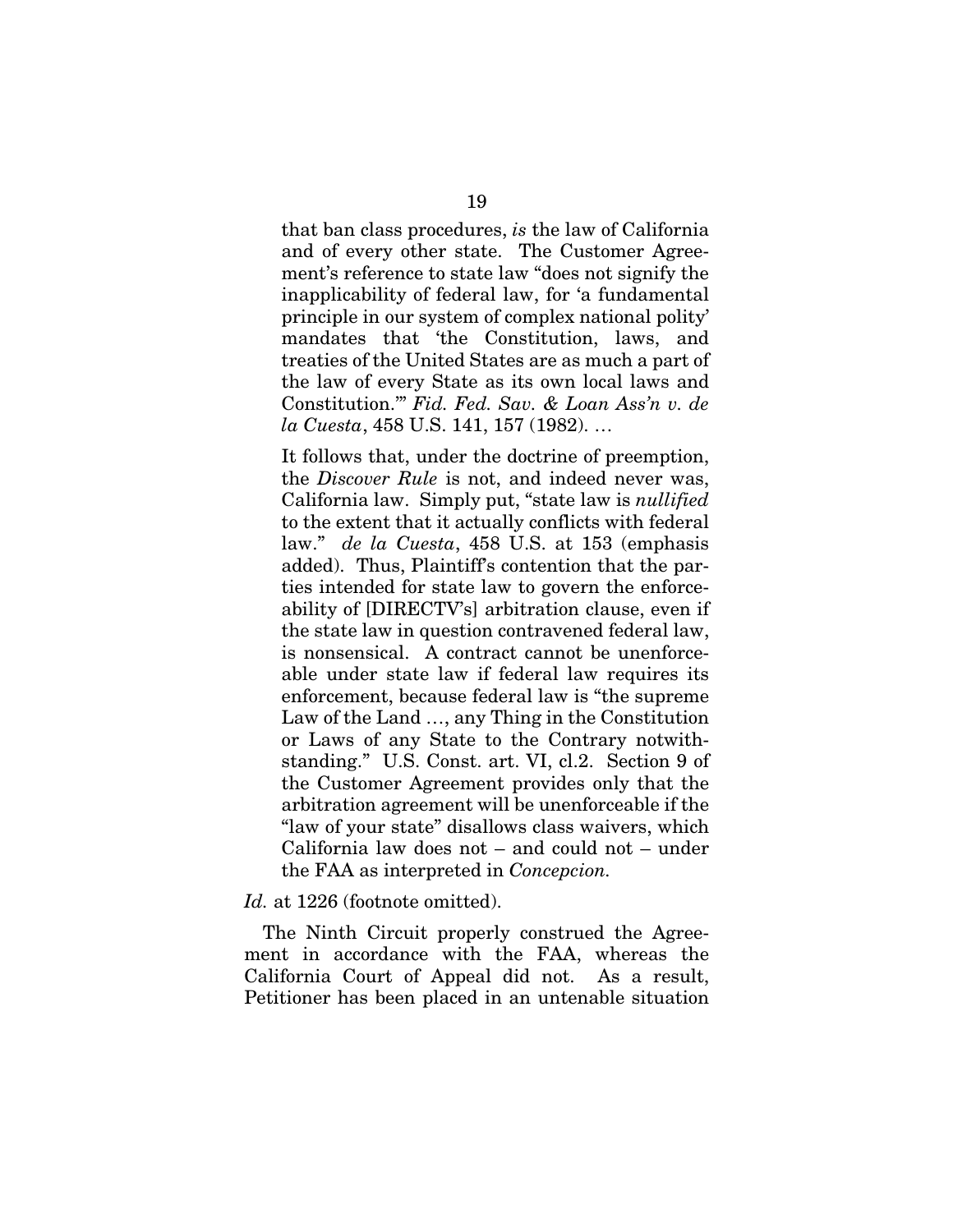in which the same FAA-governed arbitration agreement referencing state law and containing a class action waiver will be interpreted two different ways, depending on whether the agreement is challenged in California state or federal court.

Like the state rule invalidated in *Concepcion*, the Court of Appeal's interpretation of the Agreement in this case is contrary to the FAA and this Court's FAA jurisprudence. Accordingly, the decision below should be reversed.

- II. PERMITTING STATE COURTS TO CIR-CUMVENT SUPREME COURT PRECE-DENT HOLDING THAT ARBITRATION AGREEMENTS, INCLUDING THOSE CON-TAINING CLASS ACTION WAIVERS, MUST BE ENFORCED ACCORDING TO THEIR TERMS UNDERMINES UNIFORM ARBITRATION PROGRAMS, PARTICU-LARLY IN THE EMPLOYMENT CONTEXT
	- A. Imposing Class Action Procedures Even Where The Underlying Agreement Precludes Such Procedures Fundamentally Would Alter The Expectations Of Both Employers And Employees By Imposing The Very Costs And Burdens Sought To Be Avoided

"[W]e are well past the time when judicial suspicion of the desirability of arbitration and of the competence of arbitral tribunals inhibited the development of arbitration as an alternative means of dispute resolution." *Mitsubishi*, 473 U.S. at 626-27. The outmoded hostility to arbitration agreements generally, and those containing class action waivers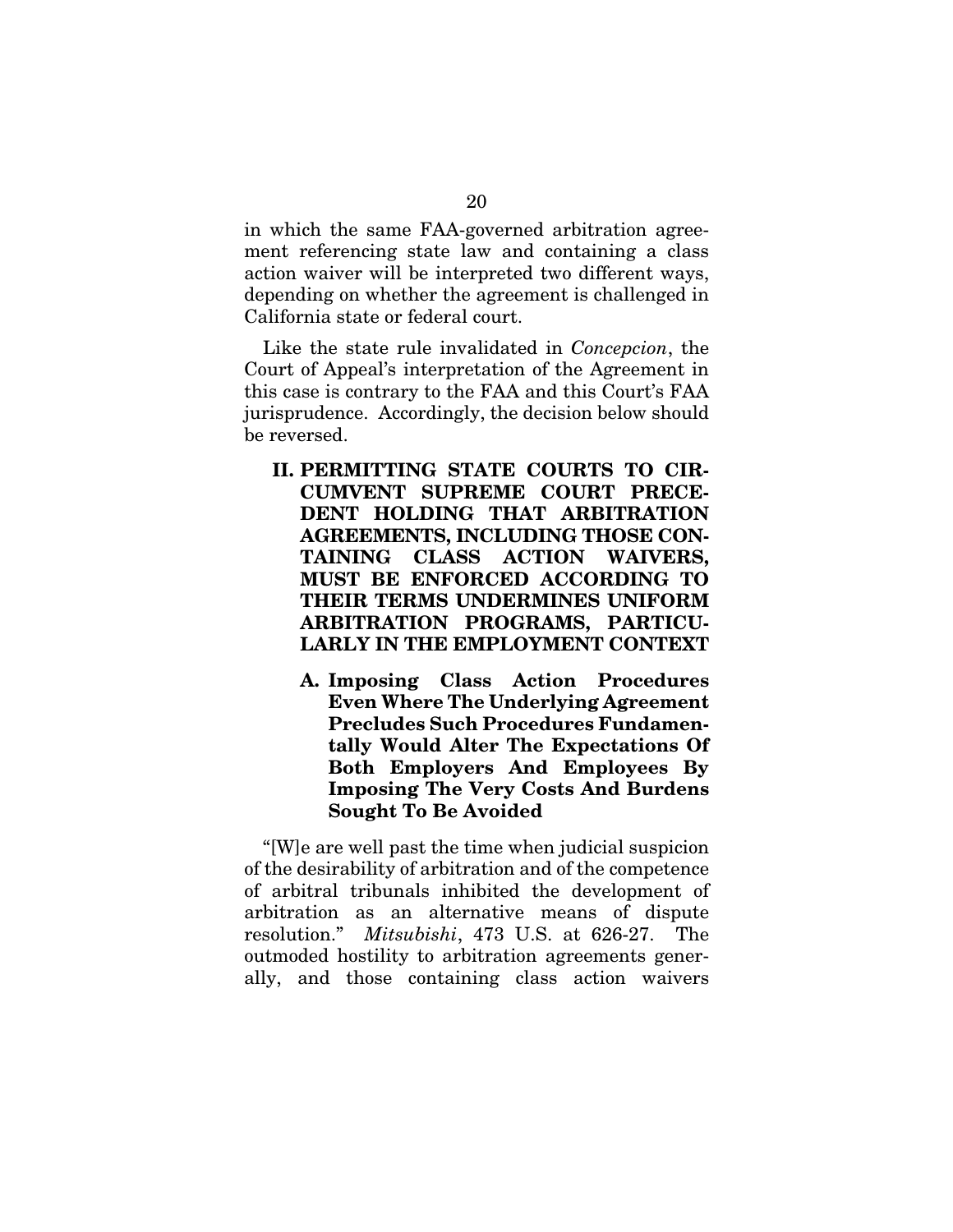specifically, is particularly misplaced in the employment context, where individual arbitration offers significant advantages to employers and employees alike. *See Circuit City Stores, Inc. v. Adams*, 532 U.S. 105, 122-23 (2001).

As this Court observed in *Circuit City*, there are "real benefits to the enforcement of arbitration provisions … [in] the employment context." *Id.* In particular, "[a]rbitration agreements allow parties to avoid the costs of litigation, a benefit that may be of particular importance in employment litigation, which often involves smaller sums of money than disputes concerning commercial contracts." *Id.* at 123. *See generally Concepcion*, 131 S. Ct. at 1751 ("'In bilateral arbitration, parties forgo the procedural rigor and appellate review of the courts in order to realize the benefits of private dispute resolution: lower costs, greater efficiency and speed, and the ability to choose expert adjudicators to resolve specialized disputes'") (citation omitted). Imposing class action procedures on parties who expressly agreed to waive such procedures in favor of bilateral arbitration fundamentally changes the nature of dispute resolution to such a degree that it becomes a serious burden on the parties, rather than a means of resolving their dispute efficiently and in a less costly manner.

The advantages of arbitration, and bilateral arbitration in particular, are considerable in the employment context. Arbitration offers lower-level employees an opportunity to bring claims that would not be economically viable to pursue in court. "The empirical evidence suggests that arbitration may be a more accessible forum than court for lower income employees and consumers with small claims." Christopher R. Drahozal, *Arbitration Costs and Forum Accessibility:*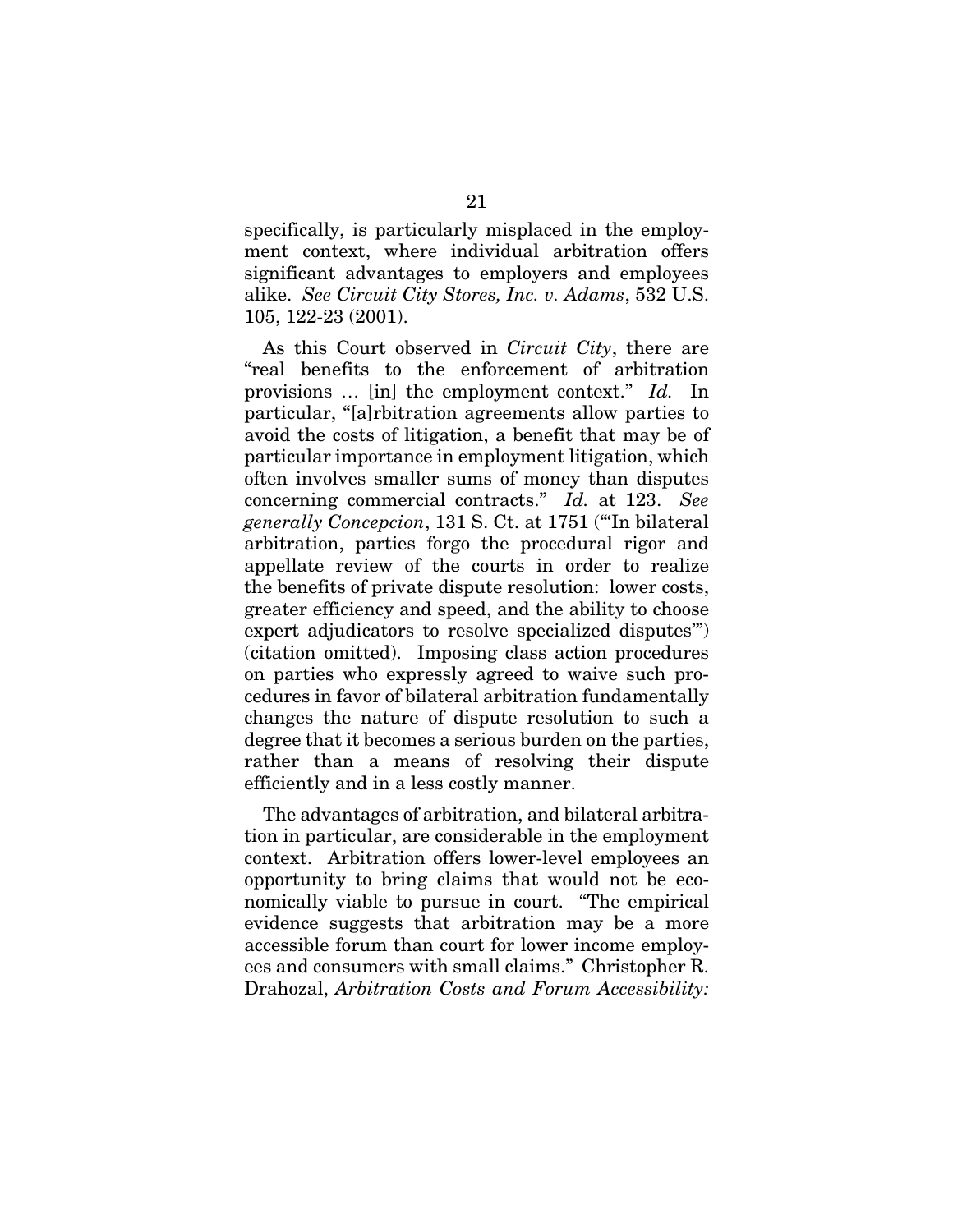### *Empirical Evidence*, 41 U. Mich. J.L. Reform 813, 840 (2008). As one commentator has observed:

The time and cost of pursuing a claim through traditional methods of litigation present the most glaring and formidable obstacles to relief for employment discrimination victims. While it might not make a difference to the upper level managerial worker who can afford the services of an expensive lawyer, and who can withstand the grueling process of litigation, those employees who are less financially sound are chronically unable to attract the services of a quality lawyer. For example, experienced litigators maintain that good plaintiff's attorneys will accept only one in a hundred discrimination claimants who seek their help. For those claimants who are denied the services because of their financial situation, the simpler, cheaper process of arbitration is the most feasible recourse.

Craig Hanlon, *Reason Over Rhetoric: The Case for Enforcing Pre-Dispute Agreements to Arbitrate Employment Discrimination Claims*, 5 Cardozo J. Conflict Resol. 2 (2003). Indeed, parties generally favor arbitration precisely because of the economics of the dispute resolution. *See 14 Penn Plaza*, 556 U.S. at 257.

The relative speed with which arbitrations are conducted compared to litigation also benefits both parties to an employment dispute, but particularly the employee, who typically can less afford a lengthy battle:

Most employees simply cannot afford to pay the attorney's fees and costs that it takes to litigate a case for several years. Even when an employee is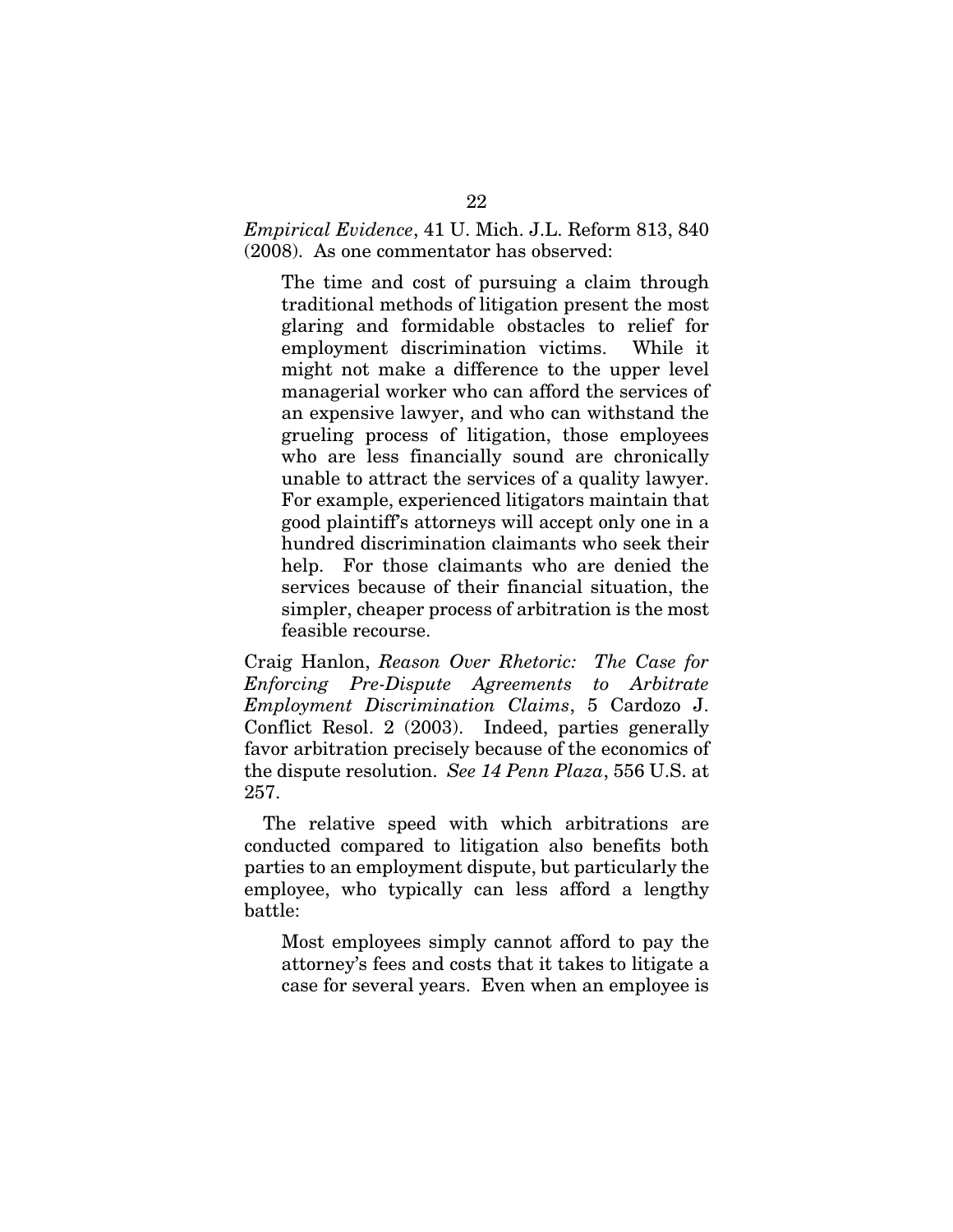able to engage an attorney on a contingency fee basis … the employee nonetheless often must pay for litigation expenses, and put working and personal life on hold until the litigation is complete.

Richard A. Bales, *Compulsory Arbitration: The Grand Experiment in Employment* 153-54 (Cornell Univ. Press 1997). Similarly:

The vast majority of ordinary, lower-and middleincome employees (essentially, those making less than \$60,000 a year) cannot get access to the courts to vindicate their contractual and statutory rights. Most lawyers will not find their cases worth the time and expense. Their only practical hope is the generally cheaper, faster, and more informal process of arbitration. If that is so-called mandatory arbitration, so be it. There is no viable alternative.

Theodore J. St. Antoine*, Mandatory Arbitration: Why It's Better Than It Looks*, 41 U. Mich. J. L. Reform 783, 810 (2008). As a practical matter, "[a]rbitration thus provides access to a forum for adjudicating employment disputes for employees whom the litigation system has failed." Bales, *supra*, at 159 (footnote omitted); *see Concepcion*, 131 S. Ct. at 1749 ("The point of affording parties discretion in designing arbitration processes is to allow for efficient, streamlined procedures tailored to the type of dispute. … And the informality of arbitral proceedings is itself desirable, reducing the cost and increasing the speed of dispute resolution") (citations omitted).

The significant benefits that employees derive from arbitration would be lost if they are forced instead to submit to complex, class action litigation (or risk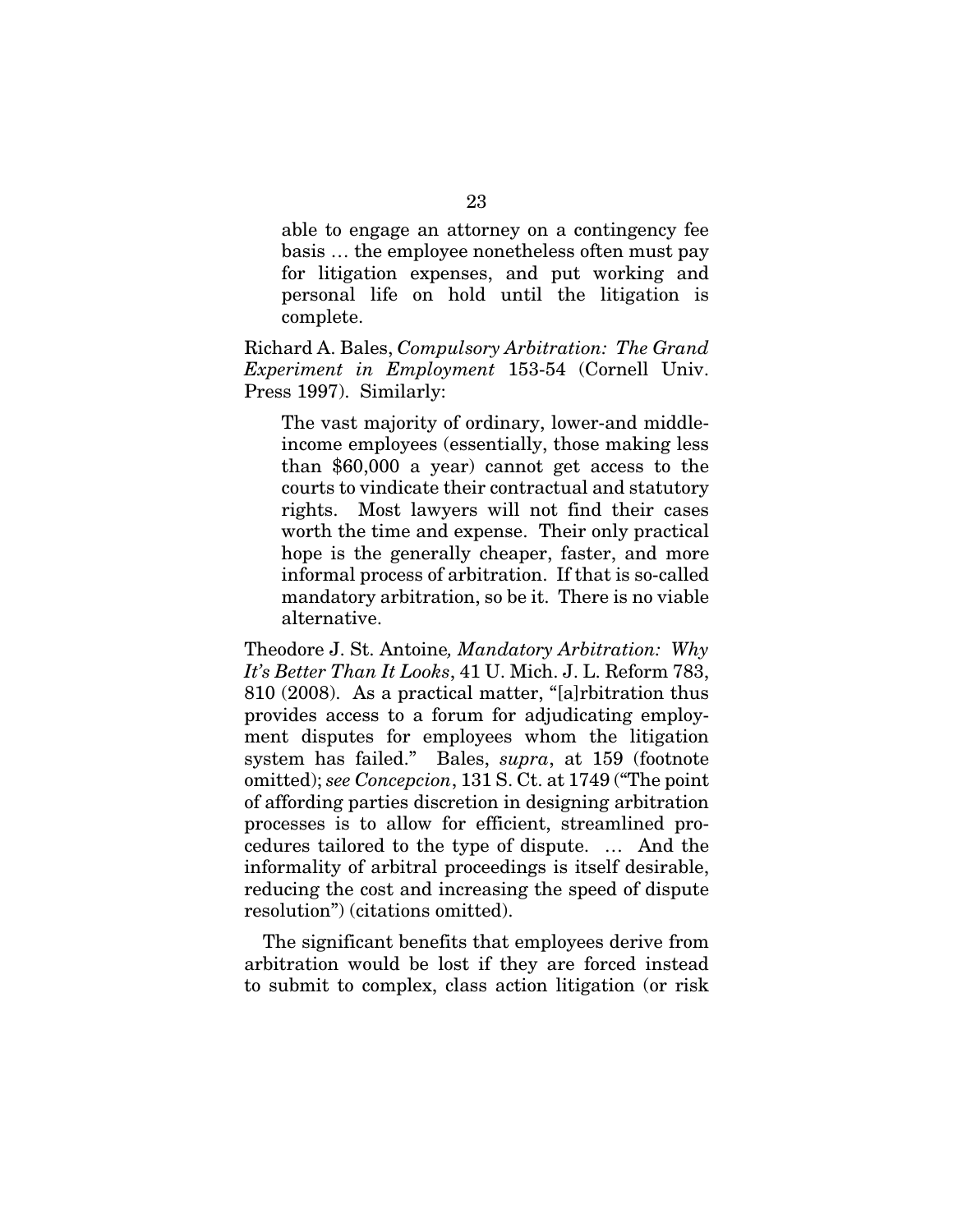having their rights adjudicated in their absence) despite having agreed to waive both the judicial forum and class action procedures. Unlike the typical twoparty arbitration, employment class actions involving hundreds or thousands of class members can be extremely complex and time-consuming to defend, especially where each class member is entitled to substantial individual damages, including compensatory and punitive damages. *See Wal-Mart Stores, Inc. v. Dukes*, 131 S. Ct. 2541 (2011). Indeed, "class-action arbitration changes the nature of arbitration to such a degree that it cannot be presumed the parties consented to it by simply agreeing to submit their disputes to an arbitrator." *Stolt-Nielsen*, 130 S. Ct. at 1775. As this Court pointed out in *Stolt-Nielsen*:

Consider just some of the fundamental changes brought about by the shift from bilateral arbitration to class-action arbitration. An arbitrator chosen according to an agreed-upon procedure no longer resolves a single dispute between the parties to a single agreement, but instead resolves many disputes between hundreds or perhaps even thousands of parties … thus potentially frustrating the parties' assumptions when they agreed to arbitrate. The arbitrator's award no longer purposes to bind just the parties to a single arbitration agreement, but adjudicates the rights of absent parties as well. And the commercial stakes of class-action arbitration are comparable to those of class-action litigation ….

*Id.* (citations omitted).

Furthermore, the significantly higher costs and exposure posed by class actions place enormous pressure on defendants to settle rather than run even a small risk of catastrophic loss. It is what this Court in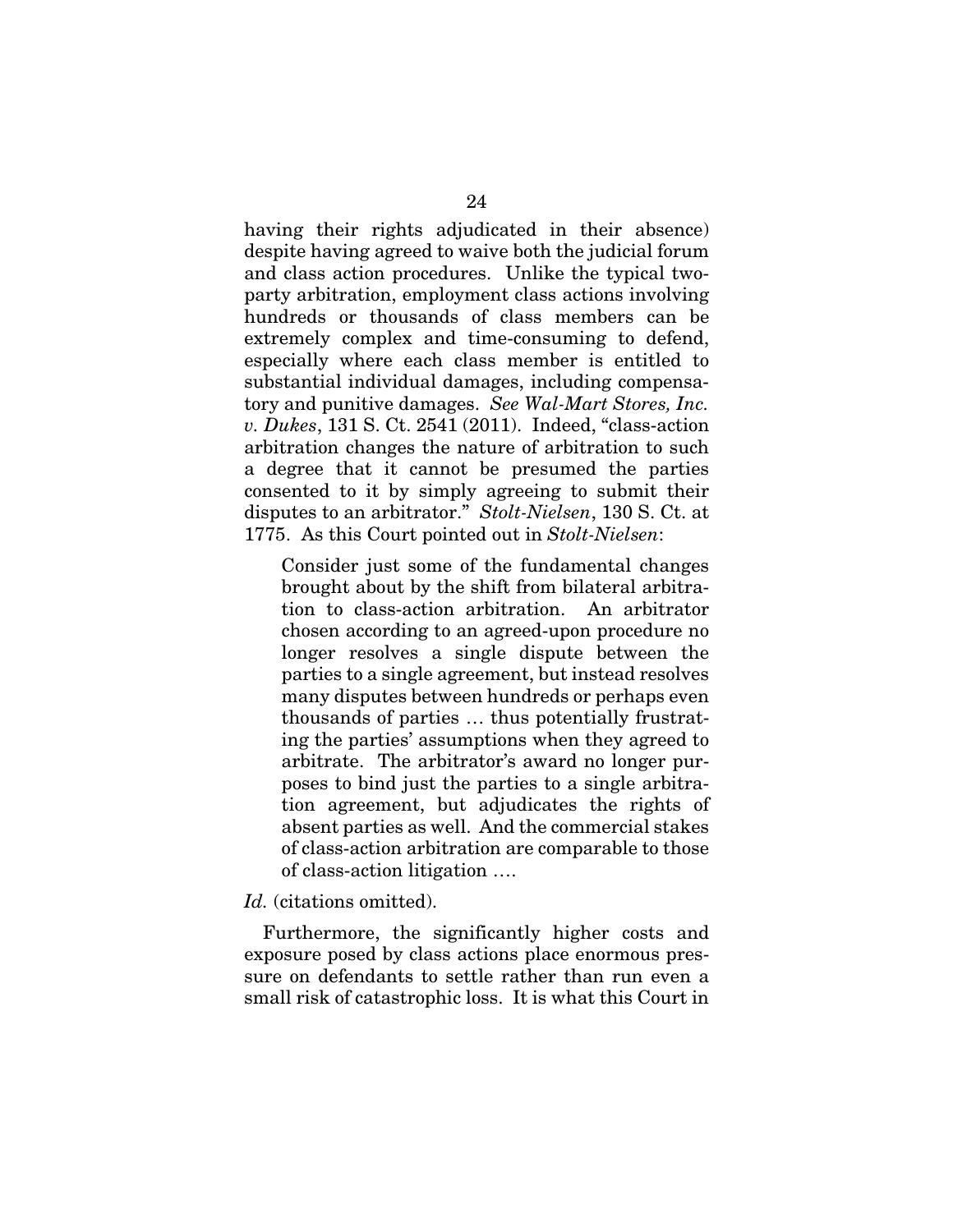*Concepcion* described as "the risk of 'in terrorem' settlements …." 131 S. Ct. at 1752, and lower courts have called "judicial blackmail;" *i.e.*, "the *blackmail value* of a class certification that can aid the plaintiffs in coercing the defendant into a settlement." *Rutstein v. Avis Rent-A-Car Sys., Inc.*, 211 F.3d 1228, 1240 n.21 (11th Cir. 2000) (emphasis added); *see also Fener v. Operating Eng'rs Constr. Indus. & Miscellaneous Pension Fund (LOCAL 66*), 579 F.3d 401, 406 (5th Cir. 2009) (referring to the pressure on defendants to settle class actions as "'judicial blackmail'") (citation and footnote omitted). Invalidating an arbitration agreement simply because it precludes class arbitration would defeat one of the most mutually advantageous purposes of arbitration – lower-cost resolution of disputes. *Concepcion*, 131 S. Ct. at 1751. The decision below does just that, creating a strong disincentive against the adoption of employment arbitration programs.

> B. State Rules That Place Greater Restrictions On Agreements To Arbitrate Than Exist For Other Contracts Undermine Employers' Efforts To Develop And Enforce Uniform ADR Procedures

As illustrated here, California courts continue to subject mandatory arbitration agreements generally – and those containing class action waivers specifically – to higher enforceability standards than are imposed upon other types of contracts. In the instant case, the California Court of Appeal capitalized on the state law provision in the Agreement to impose its policy preference for class arbitration, in complete disregard of governing substantive federal law.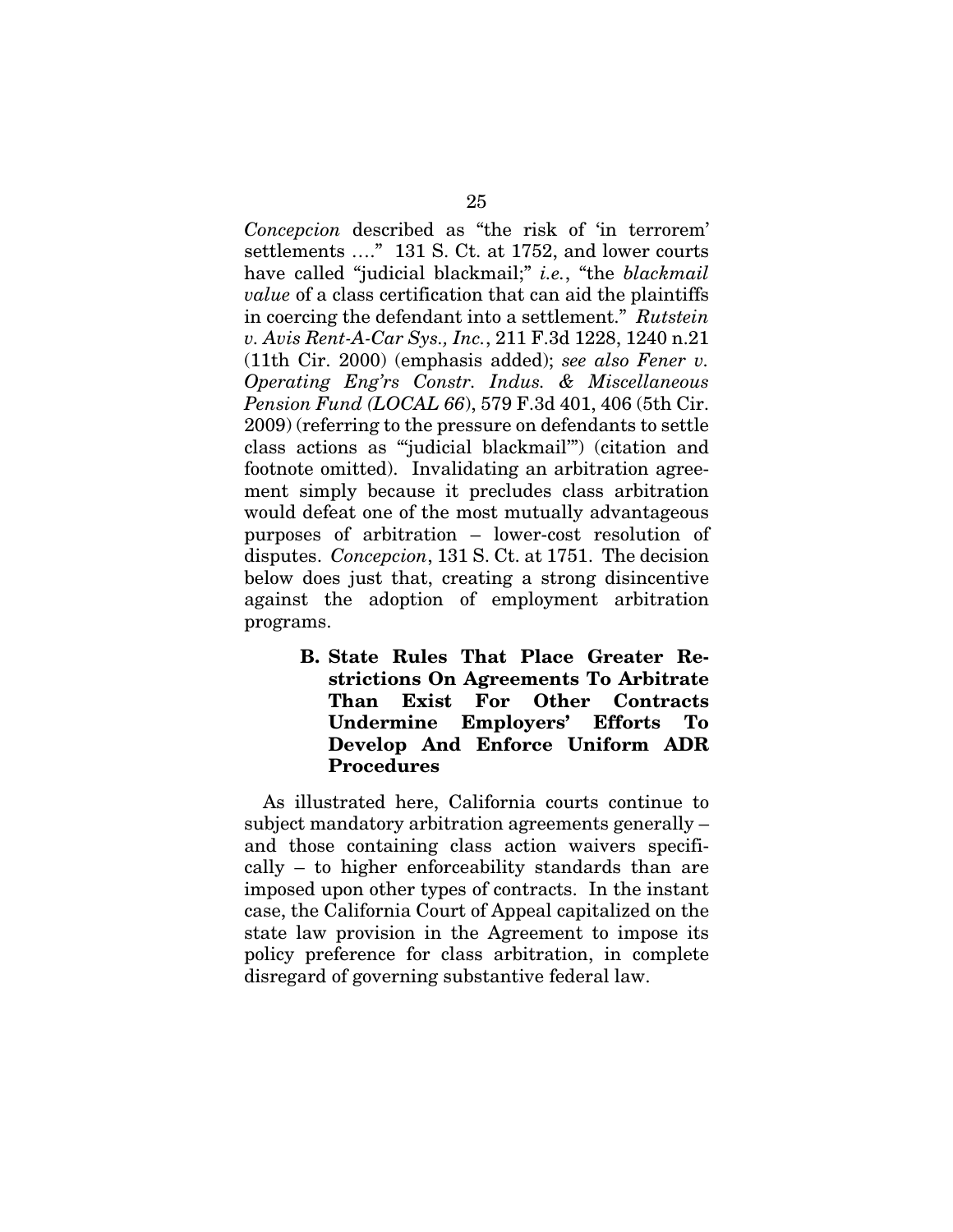Arbitration agreements often include reference to the application of the state law of a particular jurisdiction. Should such a reference trump federal substantive law, the FAA's preemptive effect would be nullified.

As a consequence of the decision below, multistate employers now are faced with the real possibility that their alternative dispute resolution programs containing class action waivers will not be enforced uniformly for all of their employees. Not only does the potential exist for uneven enforcement of an arbitration program *between* states, but also within the state of California itself. In particular, in California – a large and populous state with a significant business presence – whether or not a class action waiver in an FAA-governed arbitration agreement that incorporates California law is enforceable now will depend on whether a federal or a state court is asked to consider its enforceability. *Compare Murphy*, 724 F.3d at 1226- 28 *with Imburgia v. DIRECTV, Inc.*, 170 Cal. Rptr. 3d 190, 198 (Cal. Ct. App. 2014).

The prospect of having to litigate, from court to court, the enforceability of their arbitration agreements creates a chilling effect on employers' efforts to establish binding arbitration programs, and significantly undercuts the strong federal policy, as repeatedly endorsed by this Court, favoring private arbitration of employment disputes.